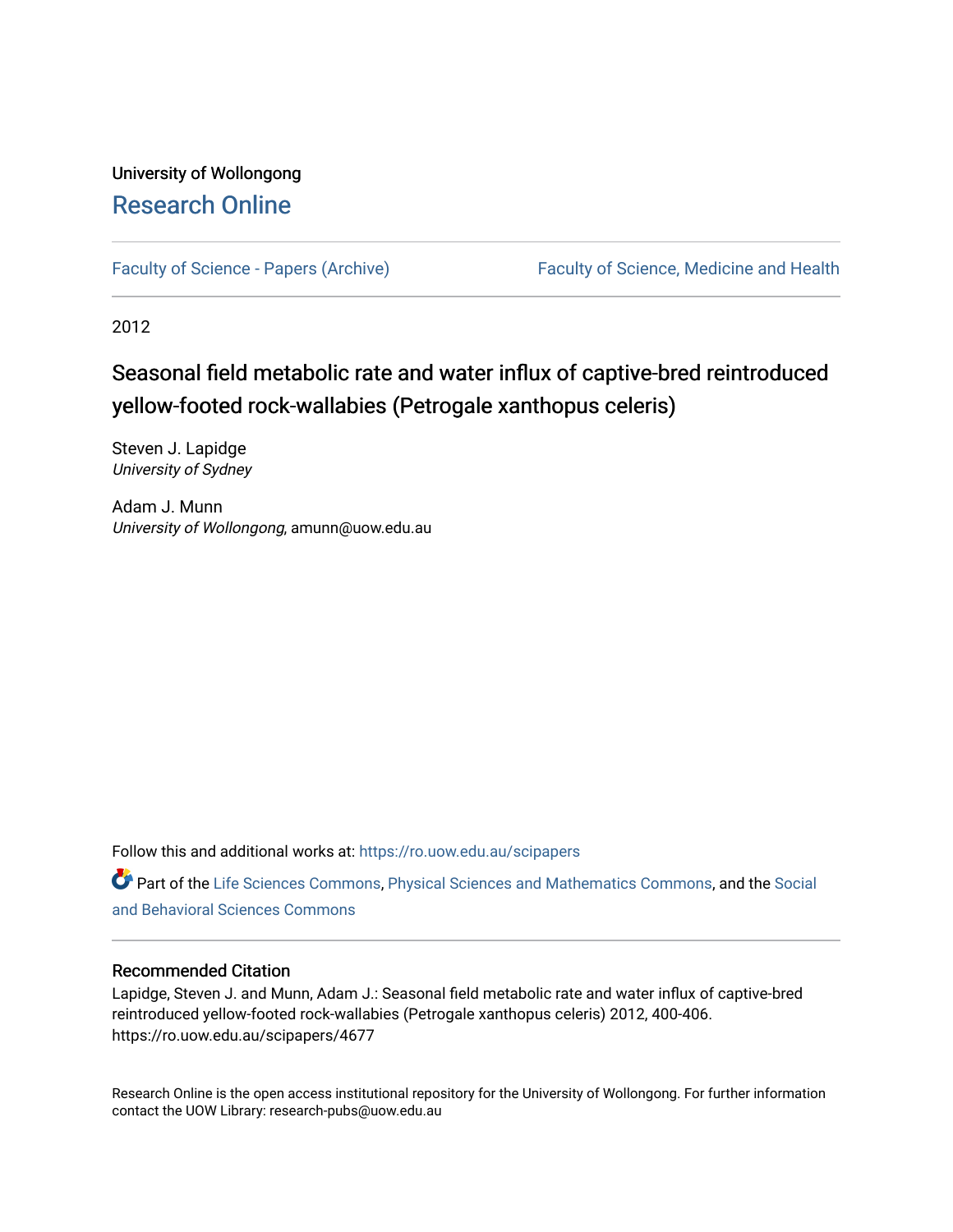# Seasonal field metabolic rate and water influx of captive-bred reintroduced yellow-footed rock-wallabies (Petrogale xanthopus celeris)

# Abstract

Captive breeding and release is a tool used by conservation biologists to re-establish populations of endangered or locally extinct species. Reintroduced animals that have been bred in captivity must learn to meet the challenges posed by free living, and to adjust to local environmental conditions, food and water sources. How well reintroduced animals might meet these challenges is uncertain as few longitudinal studies have investigated the physiology of reintroduced animals or the implications of this for successful establishment of new populations. Here we have evaluated long-term, seasonal energy and water use by reintroduced yellow-footed rock-wallabies (Petrogale xanthopus celeris), an endangered medium-sized marsupial that inhabits rocky outcrops across Australia's arid and semiarid rangelands. Captive-bred rock-wallabies were reintroduced to an area within the known boundaries of their former range, in south-western Queensland, Australia. Post-release water turnover rates (WTR) and field metabolic rates (FMR) were measured during their first wet summer and dry winter, by means of the doubly labelled water method. Total body water (73.1%), FMR (1650.0 kJ day-1), female fecundity (100%), and male and female body masses and survival were consistent between seasons, but rates of water turnover were significantly lower for all animals during the dry winter (174.3 mL day-1) than during the wet summer (615.0 mL day-1). There were no significant differences in WTR or FMR between males and lactating females (in either season).

# **Disciplines**

Life Sciences | Physical Sciences and Mathematics | Social and Behavioral Sciences

# Publication Details

Lapidge, S. & Munn, A. J. (2012). Seasonal field metabolic rate and water influx of captive-bred reintroduced yellow-footed rock-wallabies (Petrogale xanthopus celeris). Australian Journal of Zoology, 59 (6), 400-406.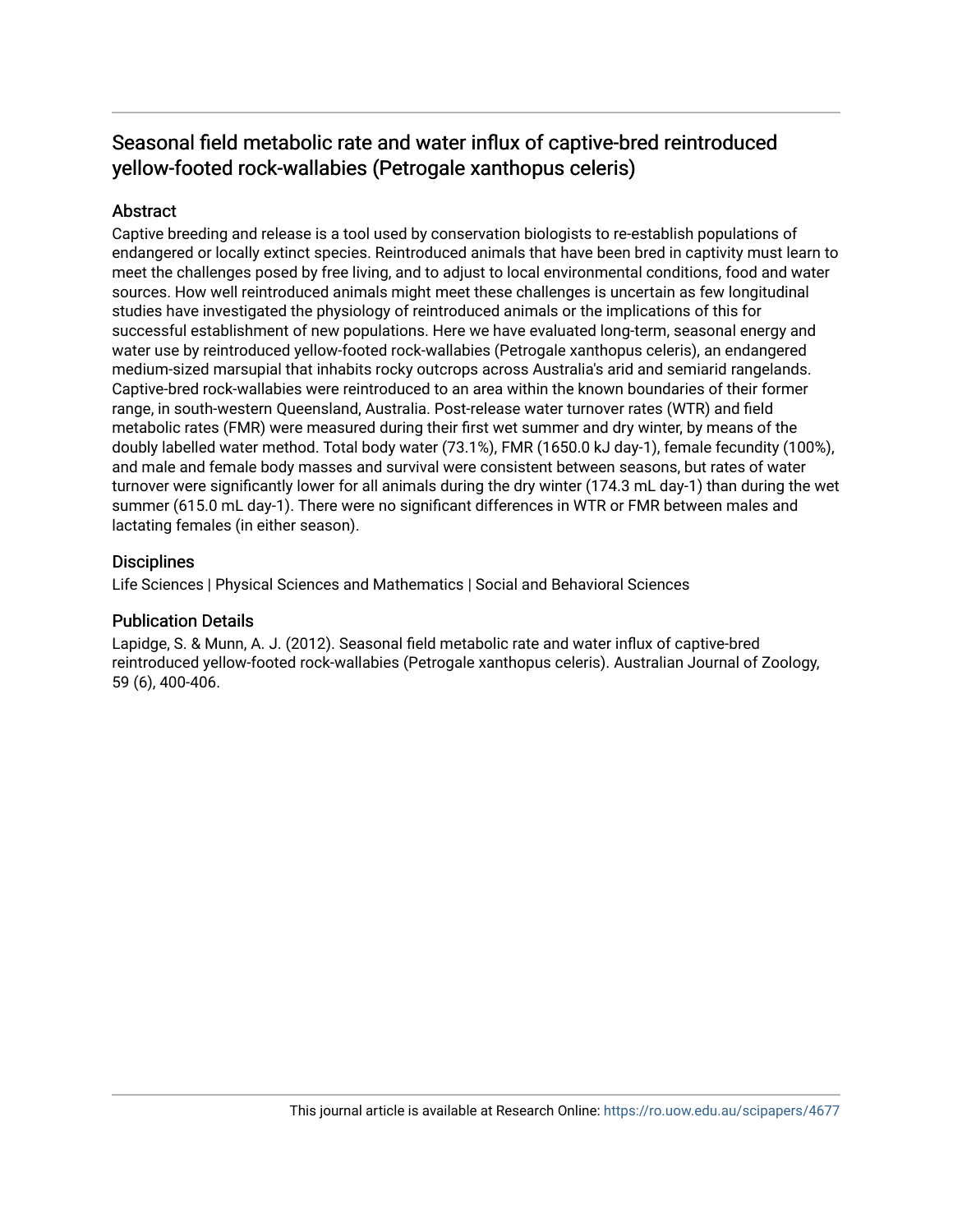## 1 **Seasonal field metabolic rate and water influx of captive-bred re-introduced yellow-**

## 2 **footed rock-wallabies (***Petrogale xanthopus celeris***)**

# *Steven J. Lapidge*1,2*, and Adam J. Munn<sup>3</sup>* 3

<sup>1</sup> School of Biological Sciences, University of Sydney, Sydney, NSW 2006, Australia.

<sup>2</sup> Invasive Animals Cooperative Research Centre, Unley, SA 5061, Australia.

6 <sup>3</sup> School of Biological Sciences, The University of Wollongong, Wollongong, NSW 2522, Australia.

## 8 *Abstract*

9 Captive breeding and release is a tool used by conservation biologists to re-establish populations of endangered 10 or locally extinct species. Re-introduced animals that have been bred in captivity must learn to meet the 11 challenges posed by free-living, and to adjust to local environmental conditions, food and water sources. How 12 well re-introduced animals might meet these challenges is uncertain as few longitudinal studies have investigated 13 the physiology of reintroduced animals or the implications of this for successful establishment of new 14 populations. Here we have evaluated long-term, seasonal energy and water use by re-introduced yellow-footed 15 rock-wallabies, *Petrogale xanthopus celeris*; an endangered medium-sized marsupial that inhabits rocky 16 outcrops across Australia's arid and semi-arid rangelands. Captive-bred rock-wallabies were re-introduced to an 17 area within the known boundaries of their former range, in south-western Queensland, Australia. Post-release 18 water turnover rates (WTR) and field metabolic rates (FMR) were measured during their first wet summer and 19 dry winter, by means of the doubly labelled water method. Total body water (73.1%), FMR (1650.0 kJ day<sup>-1</sup>), 20 female fecundity (100%), and male and female body masses and survival were consistent between seasons, but 21 rates of water turnover were significantly lower for all animals during the dry winter (174.3 mL day<sup>-1</sup>) than 22 during the wet summer  $(615.0 \text{ mL day}^{-1})$ . There were no significant differences in WTR or FMR between males 23 and lactating females (in either season).

### 24 **Introduction**

25 Re-introduced captive-bred animals must adapt to unfamiliar, wild situations following their release if 26 they are to survive. Arguably, a critical time for these animals is the first few days and weeks post-27 release, when they may be more likely to succumb to unfamiliar predators and physiological stresses 28 associated with novel environments. However, the establishment of breeding populations from

<sup>7</sup>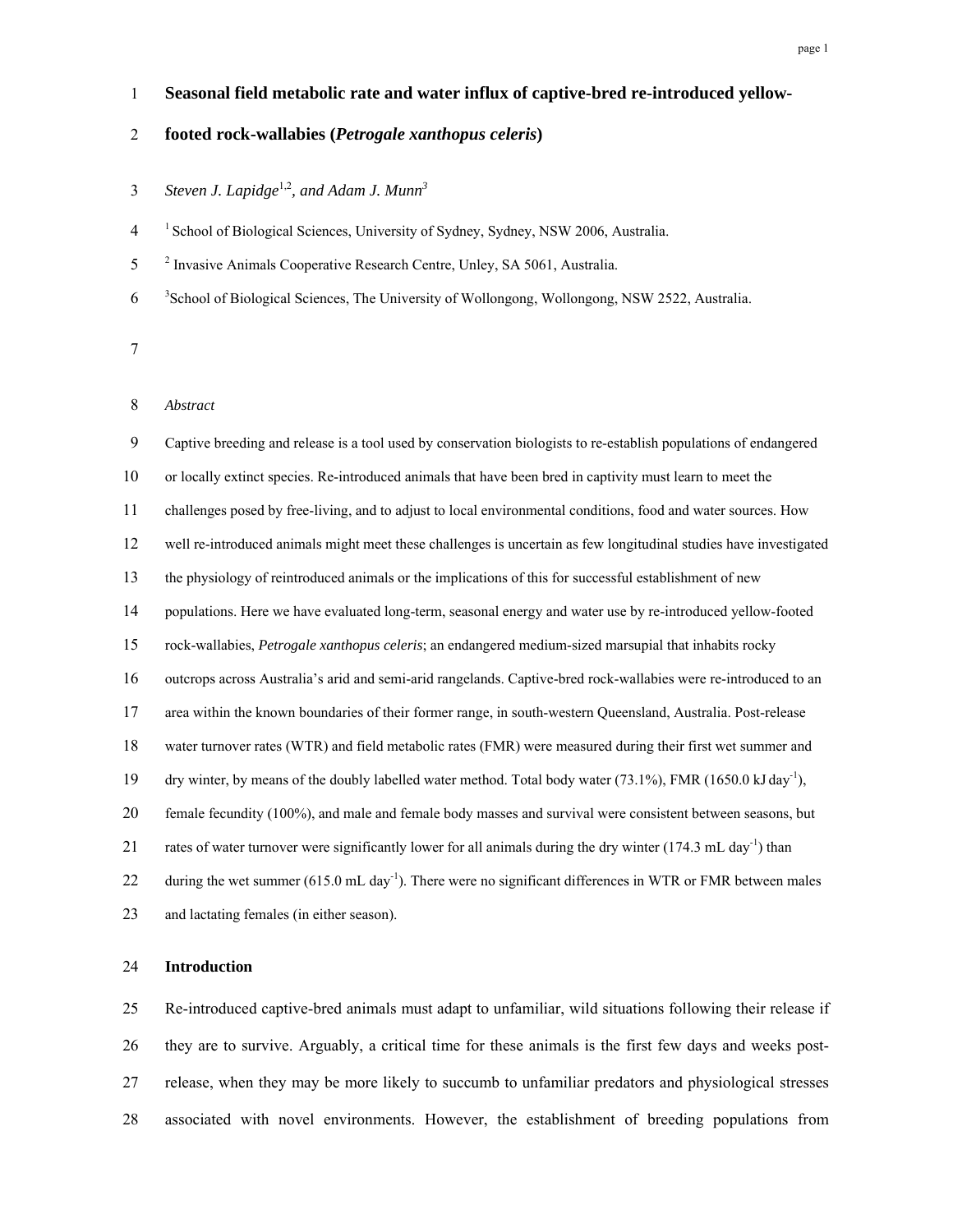29 released animals relies on the animals' abilities to adapt over the longer term. The ability of captive-30 bred animals to adapt to new nutritional environments and to manage seasonal fluctuations in 31 resources post-release has not been extensively studied. Significant decreases in water consumption 32 post-release have been reported for some species (e.g. oryx *Oryx leucoryx*, Stanley Price 1986; 33 Przewalski horses *Equus przewalskii*, Pereladova *et al.* 1999), probably reflecting physiological 34 adjustments to a lack of *ad libitum* resources. Similar studies investigating the resource use by captive-35 bred and released animals in Australia are lacking, despite reintroduction programs for many species 36 (e.g. see Serena 1994). This may be because one of the most successful means of evaluating resource 37 use in the field, the doubly labelled water method (Speakman 1997), is seen as an invasive technique, 38 requiring re-capture of animals and blood or other body fluid sampling. Nonetheless, without 39 comparative data on the resource patterns of re-introduced animals it is difficult to appreciate factors 40 important to the success of establishing breeding populations, like habitat quality, resource patch-use 41 and density, potential conflict with competing species, or other key threatening processes. As a first 42 step in evaluating the ability of captive-bred animals to adjust to free-living long-term, we investigated 43 the field metabolic rate and water use by captive-bred yellow-footed rock-wallabies (*Petrogale*  44 *xanthopus celeris*) re-introduced to an area within their former range.

45 Two sub-species of Yellow-footed rock wallaby are currently recognized, *P. x. xanthopus* occurring 46 in South Australia and New South Wales, and *P. x. celeris* occurring in Queensland. *P. x. xanthopus* is 47 currently listed as Near Threatened, a result of a declining and fragmented total population numbering 48 less than 10,000 individuals (Copley *et al*. 2008). *P. x. celeris* is not listed by IUCN presently, but was 49 assessed at Near Threatened in year 2000, with inferred populations of less than 10,000 individuals 50 (Lapidge 2001). These two sub-species of wallaby are thought to have diverged some 180, 000 years 51 ago (Eldridge 1997). Both sub-species have declined since European settlement, and their declines are 52 associated with excessive hunting from early European settlers (before their protection as a native 53 species), from competition with introduced domestic and feral herbivores, and predation by the 54 introduced European red fox (*Vulpes vulpes*) and feral cat (*Felis catus*; Copley *et al*. 2008), though the 55 relative contribution of these features in explaining current wallaby population levels in unknown. 56 Consequently, understanding the role of resource acquisition and requirements to sustain breeding by 57 wallabies are crucial for evaluating release sites and for monitoring released populations with regard to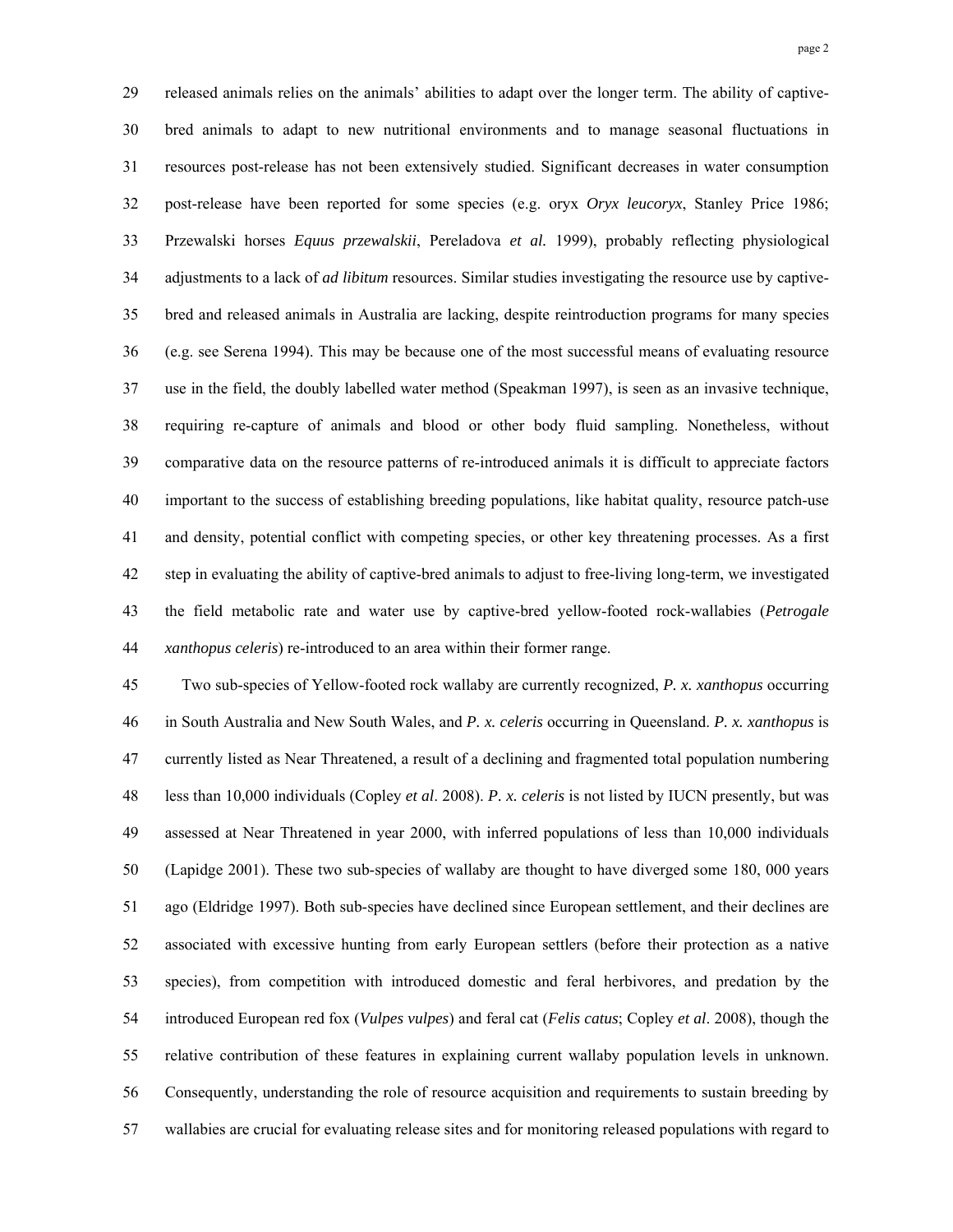58 body condition and breeding success. For example, there is some evidence that indicates that *P.*  59 *xanthopus* require free-water during drought conditions, but many extant colonies do not occur near 60 permanent water, particularly in Queensland (P. McRae pers. comm.), suggesting that wild-type *P. x.*  61 *celeris* are able to survive without access to drinking water. Whether captive-bred and released *P. x.*  62 *celeris* share this (and other) abilities to ameliorate an arid environment is uncertain. We therefore 63 examined the energy and water metabolisms of captive-bred and released *P. x. celeris* over two 64 seasons, a wet summer and a dry winter, in a semi-arid rangelands site, southern Queensland, 65 Australia.

66

#### 67 **Material and Methods**

#### 68 *Study area and animals*

69 Twenty-four *P. x. celeris* bred at the Charleville compound of the Queensland Environmental Protection Agency 70 were re-introduced to Lambert Pastoral Station in the semi-arid Wallaroo Ranges (25°23'S, 145°51'E) on August 71 9, 1998, after a 20-year absence. Three releases, each comprising eight animals, occurred at three separate mesas 72 on the property. Mean age of released animals was  $27 \pm 10$  (S.D. throughout) months and mean body mass  $5.2 \pm 10$ 73 1.1 kg. The re-introduction was undertaken in accordance with re-introduction guidelines (Kleiman 1989; 74 Stanley Price 1989; Short *et al.* 1992; Kleiman *et al.* 1994; IUCN 1998), and after extensive exotic predator 75 control (Lapidge 2001).

76 Lambert Pastoral Station (25°23'S, 145°51'E) is located 140 km northwest of Charleville and 35 km southeast 77 of Lisburne Station, the origin of the founding stock for the captive Charleville colony. Lambert Station covers 78 17,000 ha, of which approximately 14% is rocky ranges likely to be suitable *P. x. celeris* habitat. The station 79 receives an annual rainfall of  $415 \pm 152$  mm (n = 43), occurring predominantly in the summer monsoon season. 80 The area is characterised by low dissected residual tablelands of shallow, acid loamy lithosols with stone 81 (conglomerate-tillite) and rubble cover. Steep cliffs combined with exposed rock outcrops are common, along 82 with suitable gullies, terraces, caves and rock-piles for protection from the elements and from predators (Lim and 83 Giles 1987; Sharp 1997). Free water in dams is within 600 m of Site 1, 500 m of Site 2 and 1.4 km of Site 3; 84 these distances are substantially less than the distance *P. x. xanthopus* has been reported to travel to water (Lim 85 1987; Lim and Giles 1987). Scarps and tops of dissected tablelands are dominated by bendee, *Acacia catenulate*, 86 and mulga, *A. aneura*, open woodland with underlying green turkey bush, *Eremophila gilesii*, crimson turkey 87 bush, *E. latrobei*, twiggy sida, *Sida intricate*, and velvet potato-bush, *Solanum ellipticum*. The slope and base of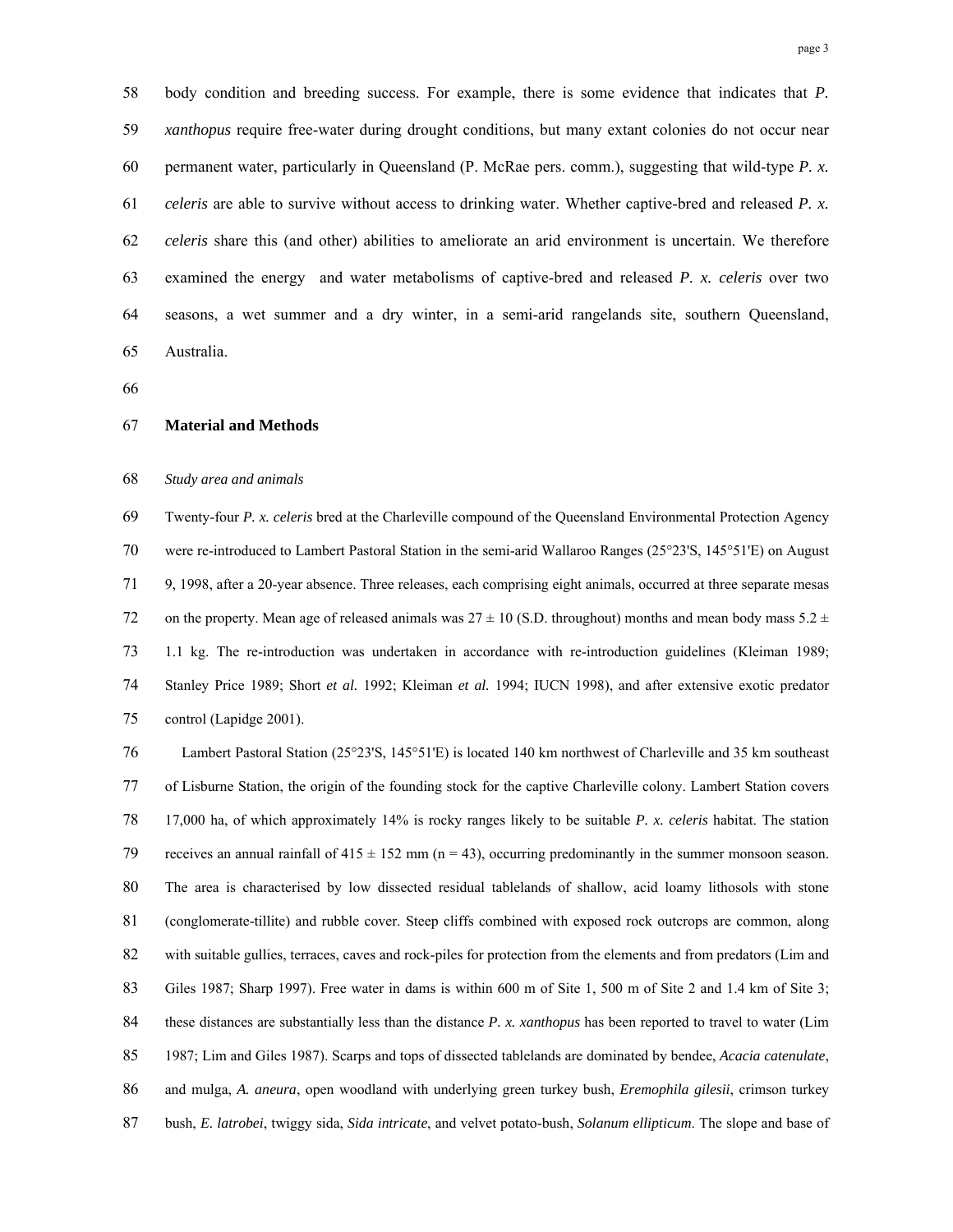88 Site 1 also contain gidgee, *A. cambagei*, wilga, *Geijera parviflora*, and silver-leaved ironbark, *Eucalyptus*  89 *melanophloia.* The base of each site contains silver-tails, *Ptilotus obovatus*, and showy foxtail, *P. exaltatus*, 90 velvet lantern-bush, *Abutilon calliphyllum*, *S. intricata*, and various chenopods including ruby saltbush, 91 *Enchylaena tomentosa*, and *Maireana*, *Sclerolaena*, and *Rhagodia* species. Although traditionally Mitchell grass 92 plains (*Astrebla* spp.), buffel grass, *Cenchrus ciliaris*, was sown in 1964 to improve the pasture (P. Bredhauer 93 pers. comm.).

94

#### 95 *Sampling technique*

96 The doubly labelled water method (Lifson and McClintock 1966) was used to determine water turnover rate and 97 field metabolic rate following Nagy (1980, 1983, 1989). The technique is based on equilibration of  $^{18}$ O with 98 oxygen in the body's water and bicarbonate pools, the latter through the carbonic anhydrase reaction. Hydrogen 99 is lost from the body in water, so the rate of loss of  ${}^{3}H$  represents the WTR when the animal is in steady-state. 100 Oxygen is lost from the body in both water and  $CO_2$  so the difference between the rates of loss of <sup>18</sup>O and <sup>3</sup>H 101 represents the rate of loss of CO<sub>2</sub>, or metabolic rate (Wallis and Green 1992). Potential errors in the doubly 102 labelled water technique have been reviewed (Nagy 1980, 1992; Nagy and Costa 1980; Speakman 1997; Green 103 1997; Gibson 1999).

104 *P. x. celeris* were sampled during the wet summer (January) and dry winter (July) of 2000. Animals were 105 caught in treadle-operated wire cage traps (height 38 cm, width 38 cm, length 76cm; Mascot Wire Works, 106 Sydney, and Crestware Industries, Adelaide). Traps were lined with high-density foam on the inside of doors, 107 sides and roof to prevent injury to the animal once captured, and re-lined with 95% shade-cloth to protect the 108 foam from damage by captured animals. Traps were positioned perpendicular to pathways to allow access from 109 both directions in areas frequented by *P. x. celeris*, as established from radio-telemetry undertaken in the two 110 months post-release. *P. x. celeris* faecal density in each identified area guided final trap placement. Traps were 111 baited with macropod pellets and universal bait (peanut butter and rolled oats) and sprayed with diluted aniseed 112 essence to attract distant animals. Trapping at the three sites was undertaken on a rotational nightly basis over a 113 minimum of 12 nights with traps baited and set within two hours of dusk and checked the following dawn.

114 Captured animals were transferred from traps into large pet-packs and carried to a vehicle for transport to the 115 field laboratory. Animals were weighed in hessian sacks using a hanging dial scale  $(± 0.05 kg)$  at initial capture 116 in summer, and at initial capture and recapture in winter; body masses were assumed to remain constant for 117 calculations (see below). Animals were placed in a darkened air-conditioned room prior to processing, during 118 isotope equilibration, and before being returned to the colony to minimise capture stress and dehydration. Blood 119 samples were obtained from a lateral tail vein using a 21 g x 1" needle (Terumo) and a 5 mL Luer syringe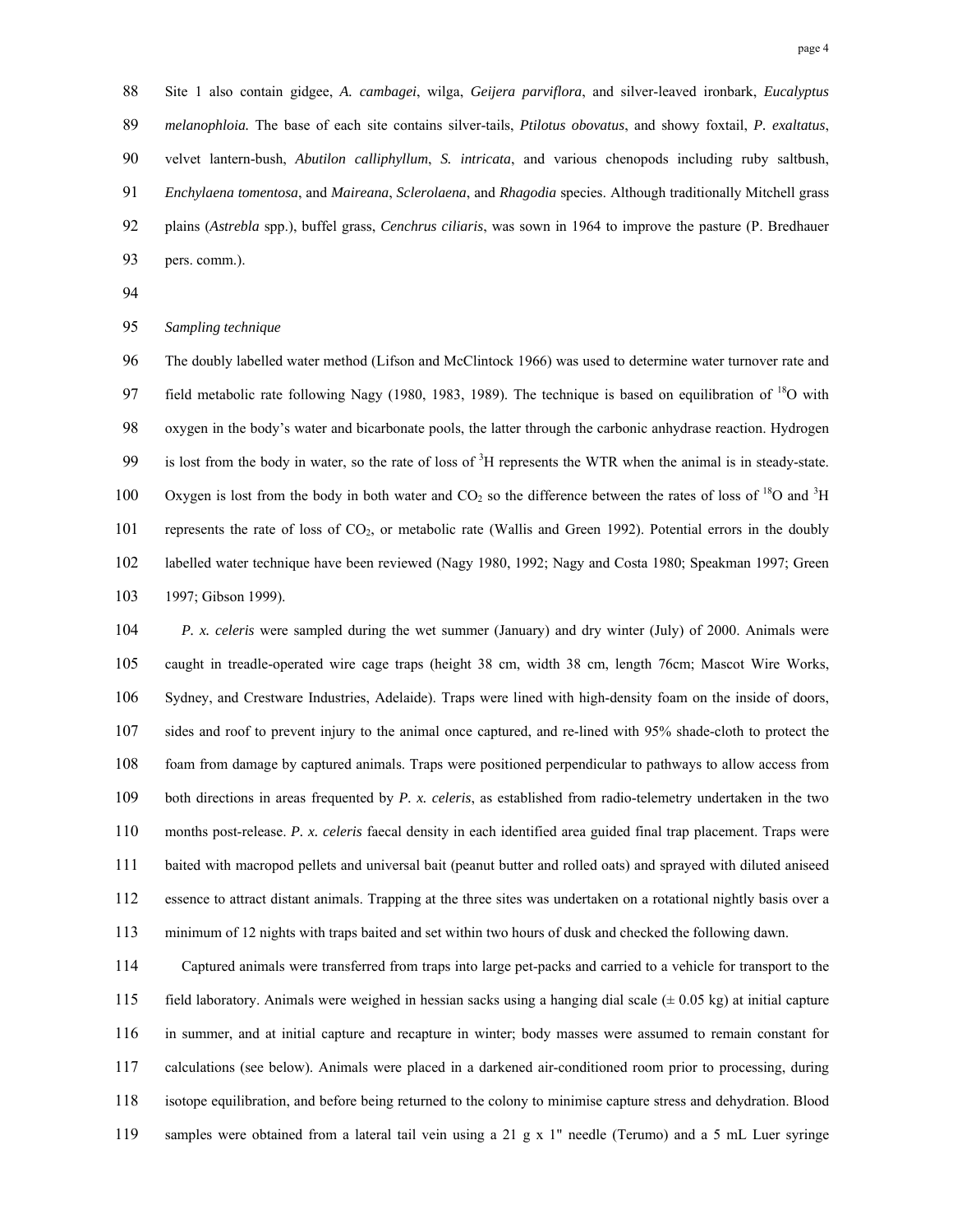120 (Terumo). An initial 2-mL blood sample was taken for measurement of background isotope levels. Blood was 121 stored in 5-mL dried Lithium Heparin vials, further sealed with Parafilm, and frozen. Each animal was injected 122 intramuscularly (hind-limb) with separate pre-weighed doses of  $H_2^{18}O$  and <sup>3</sup>HOH (tritiated water) in a 2.5 mL 123 syringe (with 25 g needle attached). Summer dose rates were 0.5 mL <sup>3</sup>HOH.kg<sup>-1</sup> body mass (8 MBq.mL<sup>-1</sup>) and 124 0.5 mL  $H_2$ <sup>18</sup>O.kg<sup>-1</sup> body mass (98 atom%). Winter dose rates were reduced to 0.1 mL <sup>3</sup>HOH.kg<sup>-1</sup> body mass (8 125 MBq.mL<sup>-1</sup>) and 0.3 mL H<sub>2</sub><sup>18</sup>O.kg<sup>-1</sup> body mass (98 atom%) based on the summer results. The mass of the 126 injectate was determined by weighing the injection syringe on a digital balance (0.001 g) before and after 127 injection. Injectate mass was converted to volume by weighing 100 μl of each solution on a digital balance 128 (0.0001 g). Animals were left for 3 to 4 h to allow the isotopes to equilibrate with the body water pool, sufficient 129 time for a marsupial of the mass of adult *P. x. celeris* (Nagy 1983; Green 1989; Speakman 1997). A second 2- 130 mL blood sample was taken following equilibration. Once all equilibration samples were obtained, animals were 131 returned to the point of capture and released. Animals were recaptured between 5 and 9 days post-injection and 132 had a 2-mL blood sample taken at the point of capture.

133

134 *Sample analyses* 

135 Pure water was extracted from blood samples by microdistillation (Nagy 1983). Liquid-scintillation 136 spectroscopy was used to determine  ${}^{3}H$  activity. Subsamples (100-µ) of distilled water were pipetted 137 into plastic scintillation vials (Packard), to which 5 mL of scintillation fluid (Packard Ultima Gold<sup>TM</sup>) 138 was added. Specific activity of each sample, along with two vials of the standard dose and four blanks 139 (scintillation fluid only), was determined using a Packard 1600 TR liquid scintillation counter. 140 Samples from each collection period were analysed together to avoid bias in differential radioactive 141 decay of tritium. Isotope Ratio Mass Spectroscopy (Speakman *et al.* 1990) was used to determine <sup>18</sup>O 142 concentration by Metabolic Solutions Inc., Nashua, NH, U.S.A. WTR and FMR were calculated using 143 equations 1-4 of Nagy (1983; see Nagy 1983, Page 33 for description of equations when body masses 144 are unchanged). It was assumed that total body water did not change throughout the isotope decay 145 period or that any changes in total body water were linear. CO<sub>2</sub> production rates were then converted 146 to units of energy metabolism (kJ) using the calculated heat equivalent for a general herbivorous diet 147 of 21.2 kJ  $L^{-1}$  CO<sub>2</sub> (Munks and Green 1995; Hume 1999). To allow comparison between animals of 148 different body mass, the allometric scaling exponents of 0.71 for water turnover rates of free-range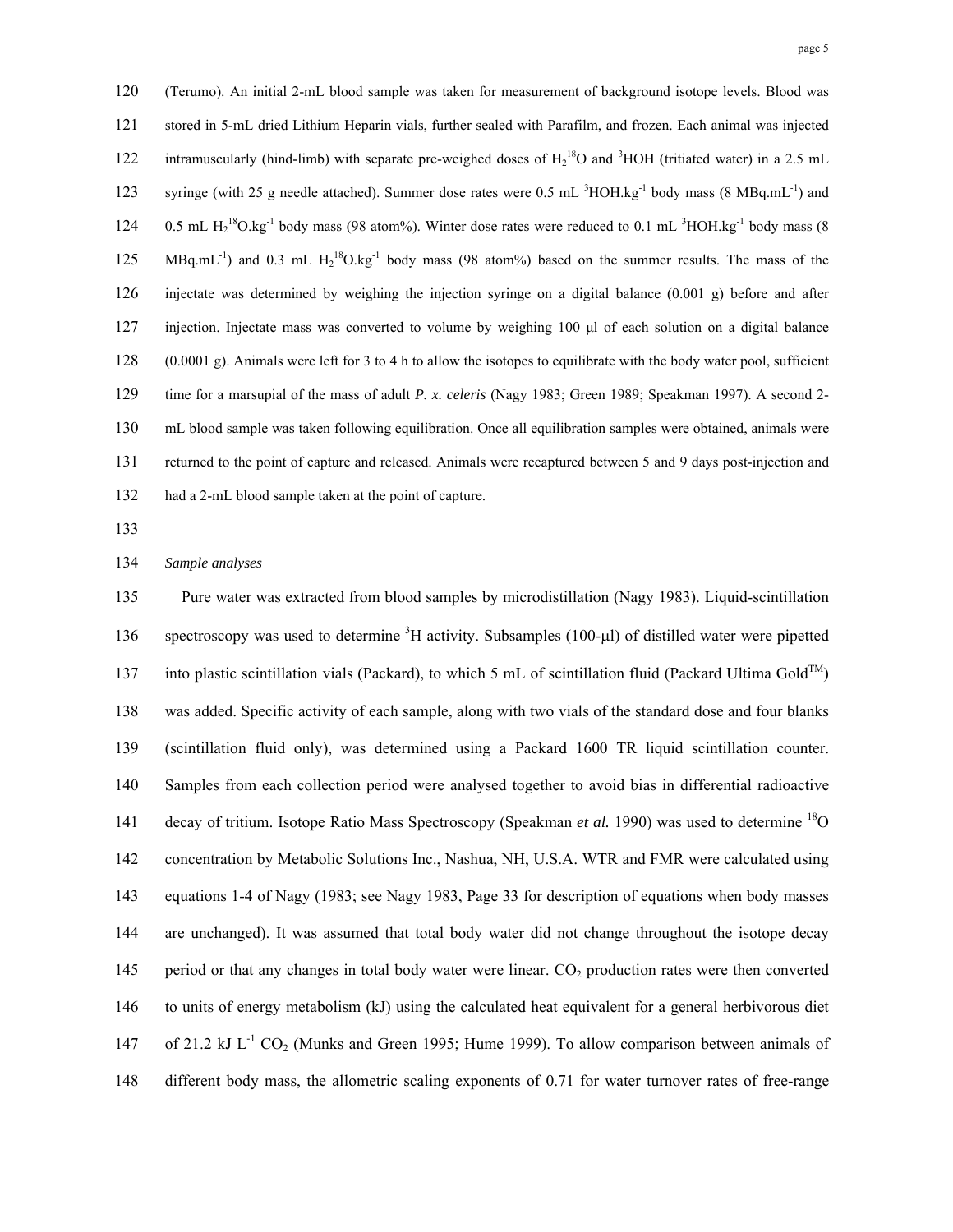149 marsupials (Nagy and Peterson 1988; Hume 1999) and 0.58 for field metabolic rate (Nagy 1994; 150 Cooper et al. 2003) were used.

151

#### 152 *Statistical analyses*

153 Significance of differences in WTR and FMR between sexes and seasons were tested using two-factor ANOVA 154 for unequal sample sizes. Dependence of WTR and FMR on reproductive status (joey age) was examined using 155 simple linear regression. Minimum significance was defined as *P*<0.05. For all response variables, the 156 significance of differences between sexes and seasons and the effect of individual animals were examined using 157 REML (Residual Maximum Likelihood Estimation; Patterson & Thompson, 1971), with animal as a random 158 effect and sex, season and sex\*season as fixed effects. When there was no effect due to animal, the data were 159 reanalysed as a two-way non-orthogonal analysis of variance with unequal sample sizes. Results are presented as 160 season or sex means ± S.E. of mean, where the SEs are derived from the REML analysis or two-way ANOVA as 161 appropriate. Dependence of water turnover rate and field metabolic rate on reproductive status (joey age) was 162 examined using linear regression. All analyses were performed using GenStat (2003).

163

#### 164 **Results**

#### 165 *Seasonal conditions*

166 In the three months prior to the summer FMR measurements, 205 mm of rain had fallen on Lambert 167 Station. During the sampling period a further 22 mm of rain fell. Daily ambient temperatures during 168 summer sampling were regularly in excess of 40°C. Radio-telemetry of animals immediately after rain 169 indicated that they were foraging on the plain, where they may have obtained free water that had 170 collected in the hoof depressions of cattle (Lapidge 2001) or other depressions. No animal was radio-171 tracked in the vicinity of local dams or water tanks, although this possibility cannot be ruled out. No 172 rain fell during the winter sampling period and the last rainfall recorded was 117 mm in mid-May, two 173 months prior to the winter sampling. Daily ambient temperatures during the winter sampling period 174 were generally in the mid-20°C range.

175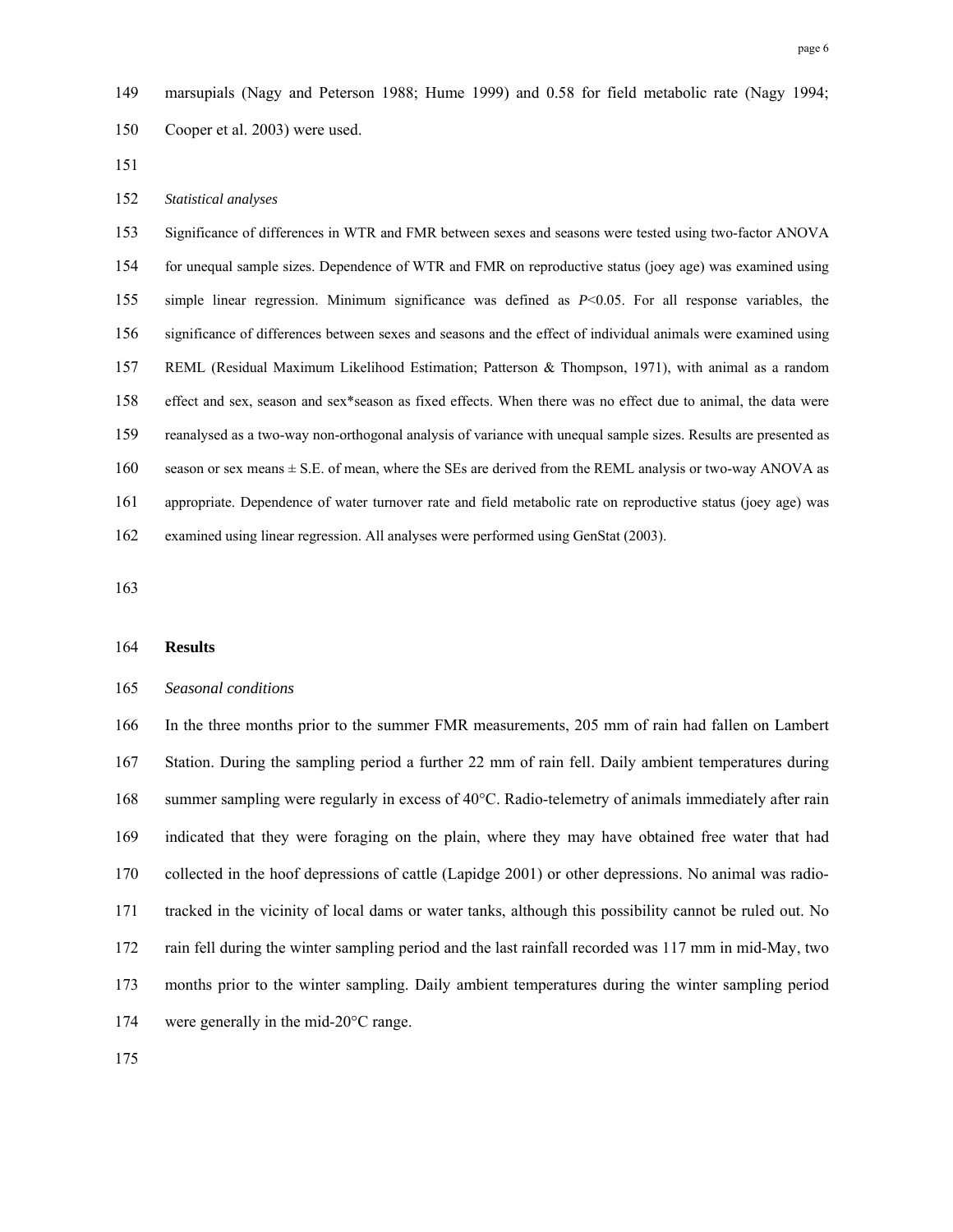177 Ten *P. x. celeris* were injected with doubly labelled water  $(H_2^{18}O \text{ and } ^3HOH)$  within the first six days 178 of the winter measurement period, and nine were injected within the first six days of the summer 179 measurements period; one additional male was injected only with tritiated water in summer as the 180 chance of recapturing this transient male was deemed low. Eight of the ten animals were recaptured 181 during each measurement period. Four animals were sampled during both periods  $(3\hat{c}: 1\hat{z})$  and eight 182 others sampled once (1 $\circ$ : 7 $\circ$ ). Thus, 12 animals were sampled in total throughout the study (4 $\circ$ : 8 $\circ$ ; 183 Table 1). Mean body mass of animals during each sample period is presented in Table 1. Changes in 184 body mass between initial capture and recapture were only assessed during winter, when average body 185 mass decline was negligible at  $0.06 \pm 0.02\%$  day<sup>-1</sup>. The four animals sampled in both seasons gained  $186$   $313 \pm 193$  g between the summer and winter sampling. All females were lactating when captured, 187 having a mean age of pouch young of 105 ± 45 days (range 33-169 days), about half the pouch life of 188 a joey (Lapidge 2001).

189

## 190 *Total body water and water turnover rate*

191 Total body water (TBW) was not significantly different between males and females for either season

192 (summer: *F*1,5=0.28, *P*=0.62; winter: *F*1,4=0.33, *P*=0.59), or between seasons (*F*1,13=0.04, *P*=0.85; Table

193 1). Overall, mean TBW for re-introduced *P. x. celeris* at Lambert Station was 73.1 ± 5.8 %.

194 Water turnover rate (WTR) (Table 1) was significantly different between summer and winter 195 samples ( $F_{1,14}$ =67.0, *P*<0.001), with allometrically-adjusted summer WTRs being more than 3.5-fold 196 winter WTRs. The change in WTR between seasons was similar for both sexes (male:  $F_1$ , $=$ 30.1, 197 *P*=0.003; female:  $F_{1,8}$ =31.2, *P*=0.001), and there was no significant difference between male and 198 female WTRs within either season (summer:  $F_{1,7}=0.02$ ,  $P=0.88$ ; winter:  $F_{1,6}=0.12$ ,  $P=0.74$ ). WTR was 199 independent of joey age in lactating females  $(F_{1,7}=0.28, P=0.61)$ . Although sample sizes were low, 200 WTR did not vary between sites within either season (summer:  $F_{1,7}=0.99$ ,  $P=0.35$ ; winter:  $F_{2,5}=2.50$ ,  $201$   $P=0.18$ ).

202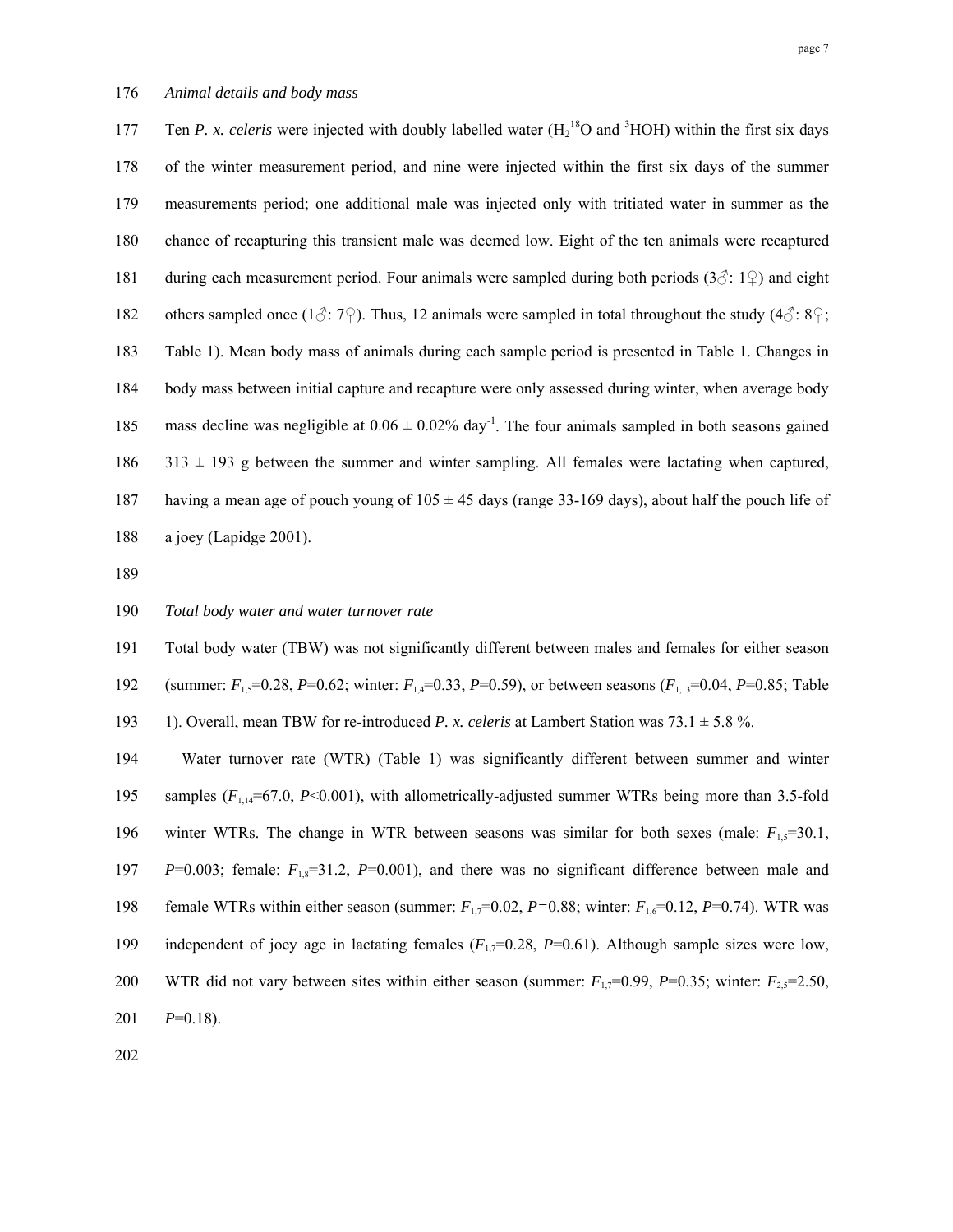204 Field metabolic rate (FMR) remained relatively constant between seasons at 593  $\pm$  229 kJ kg<sup>-0.58</sup> d<sup>-1</sup> 205 (Table 1). Although there was a tendency for males to have a higher FMR than females ( $F_{1,13}=3.52$ , 206 *P*=0.08), there was no significant difference between the sexes within either season (summer: 207 *F*<sub>1,5</sub>=3.19, *P*=0.13; winter: *F*<sub>1,6</sub>=0.48, *P*=0.51). FMR did not differ for males (*F*<sub>1,4</sub>=0.29, *P*=0.62) or 208 females  $(F_1,7=0.75, P=0.42)$  between seasons. FMR of lactating females was independent of joey age 209 (*F*1,7=0.001, *P*=0.97). Although sample sizes were low, FMR did not vary significantly between sites 210 (summer:  $F_{1,6}=0.01$ ,  $P=0.91$ ; winter:  $F_{1,6}=3.25$ ,  $P=0.11$ ).

211

### 212 **Discussion**

213 Lapidge (2000) reported captive-bred *P. x. xanthopus* at Aroona Sanctuary, Flinders Ranges, South 214 Australia assumed a diet similar to that of free-ranging counterparts within 2-3 months of release. 215 Such a finding strongly suggests that the captive-bred and subsequently released animals were able to 216 adjust to their new environment, and they were capable of foraging successfully to meet their 217 minimum nutrient requirements, and indeed to begin breeding. The findings presented here further 218 support that conclusion, as the captive-bred, released animals were apparently capable of meeting their 219 daily water and energy needs to maintain body mass within each season, and to support breeding. 220 Although we do not know exactly how many young survived post-weaning, the captive-bred females 221 were certainly capable of rearing young to at least mid-pouch life stages.

222 The TBW values we measured in *P. x. celeris* are similar to those from the sympatric euro 223 (*Macropus r. erubescens*; 73.1 ± 0.5%; Dawson *et al.* 1975), and to those of the eastern grey kangaroo 224 (*M. giganteus*; 73.5 ± 0.4%; Blaney *et al.* 2000), red kangaroo (*M. rufus*; 67.8 ± 0.7%; Munn *et al*. 225 2009), and tammar wallaby (*M. eugenii*;  $73.3 \pm 4.7\%$ ; Nagy *et al.* 1990a). TBW can be an indicator of 226 body condition as it varies inversely with body fat, thus a high TBW percentage indicates poor body 227 condition (Holleman and Dieterich 1973; Bakker and Main 1980; Catt 1981; Reimer and Hindell 228 1996; Gibson and Hume 2000). In our study, *P. x. celeris* maintained TBW and thus body condition 229 during the dry winter. This finding, along with animals maintaining body mass between seasons, 230 suggests they are well adjusted to free-living conditions. In fact, four animals sampled in both seasons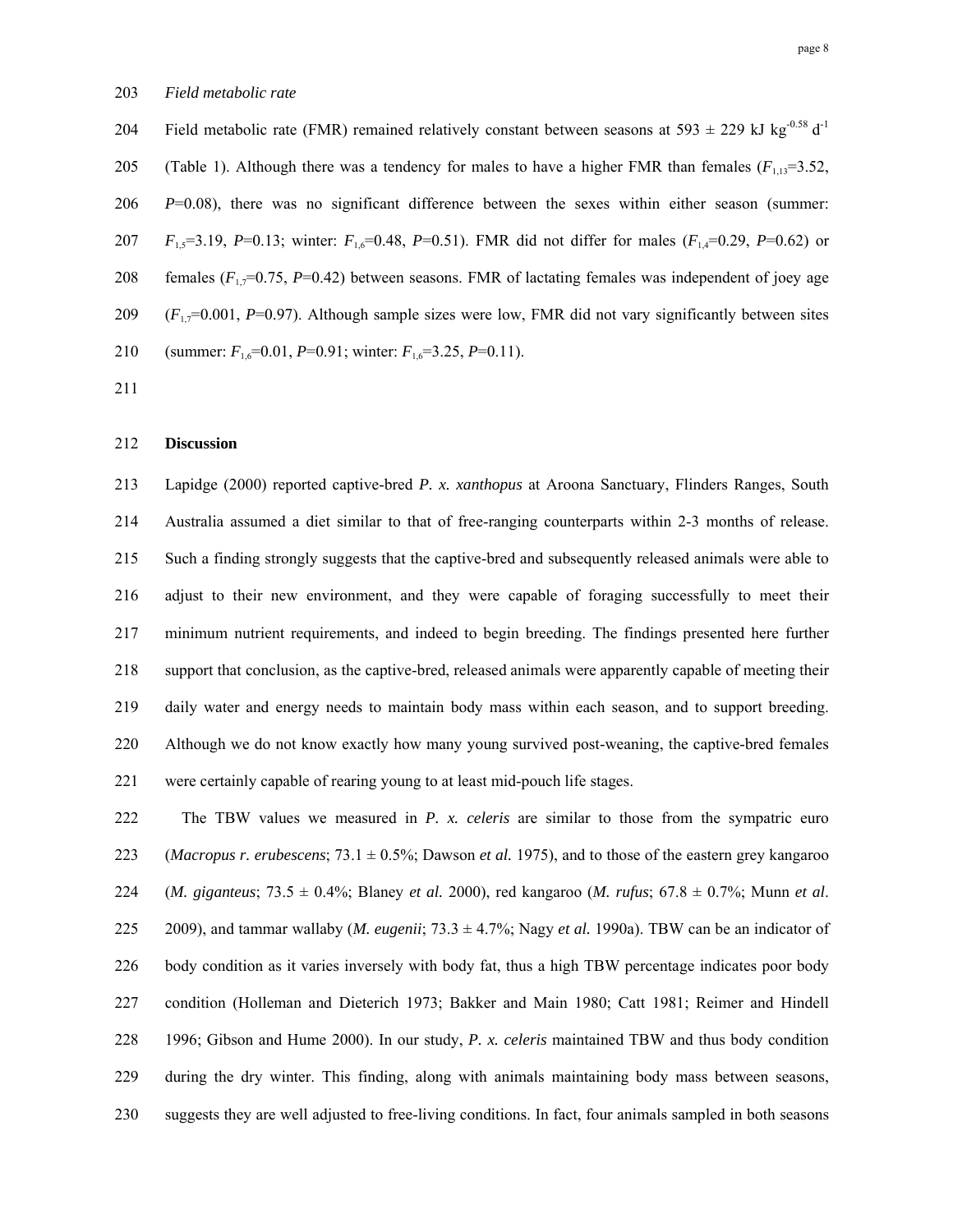231 gained body mass, and continuous breeding by all females throughout the year was observed (Lapidge 232 2001). The consistent across-season TBW and body mass therefore indicates re-introduced *P. x.*  233 *celeris* maintained body-fat reserves throughout the driest period post-release. This contrasts 234 somewhat with studies on other wild/free-range marsupials such as bilbies *(Macrotis lagotis*), which 235 lost body condition in summer possibly associated with reduced food availability or increased 236 thermoregulatory demands (Gibson and Hume 2000). Even among the largest marsupials, the red 237 kangaroo *M. rufus* body condition in winter was lower than other seasons, probably due to low rainfall 238 and reduced pasture biomass (Moss and Croft 1999). Thus, it appears that our captive-bred *P. x.*  239 *celeris* possessed the ability to cope with seasonal fluctuations in water and food availability, despite 240 the absence of similar stresses during captive rearing.

241 The seasonal WTR patterns for *P. x. celeris* (summer 175.4 mL kg<sup>-0.71</sup> d<sup>-1</sup>; winter 49.0 mL kg<sup>-0.71</sup> d<sup>-1</sup>) 242 we reported were somewhat different to those found for *P. x. xanthopus* (summer 101 mL kg<sup>-0.71</sup> d<sup>-1</sup>, 243 winter 276 mL kg<sup>-0.71</sup> d<sup>-1</sup>; Lim *et al.* 1987), and both studies found variation in WTRs followed local 244 rainfall. The higher WTRs in summer in *P. x. celeris* were likely the result of increased water required 245 for thermoregulation, as ambient temperatures regularly exceed  $40^{\circ}$ C throughout the species' range 246 (Dawson and Denny 1969; Withers 1992; BOM 2001), and also to increased water intake from forage, 247 as water content of consumed forage during the wet summer was higher than during the dry winter 248 (Allen 2001). In this regard, it is important to note that WTR itself may not reflect the water 249 requirements of the animal because water influxes for herbivores can be heavily influenced by forage 250 water contents. Consequently, it is difficult to draw conclusions about the definitive water 251 requirements of free range animals, and particularly their abilities to withstand water shortages, unless 252 these data can be collected from animals known to be water restricted. Of note, there was probably 253 also increased availability of surface water for the *P. x. celeris* during the wet summer as water tends 254 to accumulate within cracks and rock depressions in the rocky terrain they inhabit.

255 The winter WTR of *P. x. celeris* in the current study  $(49.0 \text{ mL kg}^{-0.71} d^{-1})$  is the lowest recorded for a 256 *Petrogale* species, and among the lowest recorded for any marsupial (Hume 1999; Nagy and 257 Bradshaw 2000; Bradshaw *et al.* 2001). Winter WTR in *P. x. celeris* is most akin to *Petrogale* species 258 occupying similar habitat and climatic niche in Western Australia, such as Rothschild's Rock-wallaby 259 (*P. rothschildi*; 68 mL kg<sup>-0.71</sup>d<sup>-1</sup>; Bradshaw *et al.* 2001) and Black-flanked rock-wallaby (*P. lateralis*;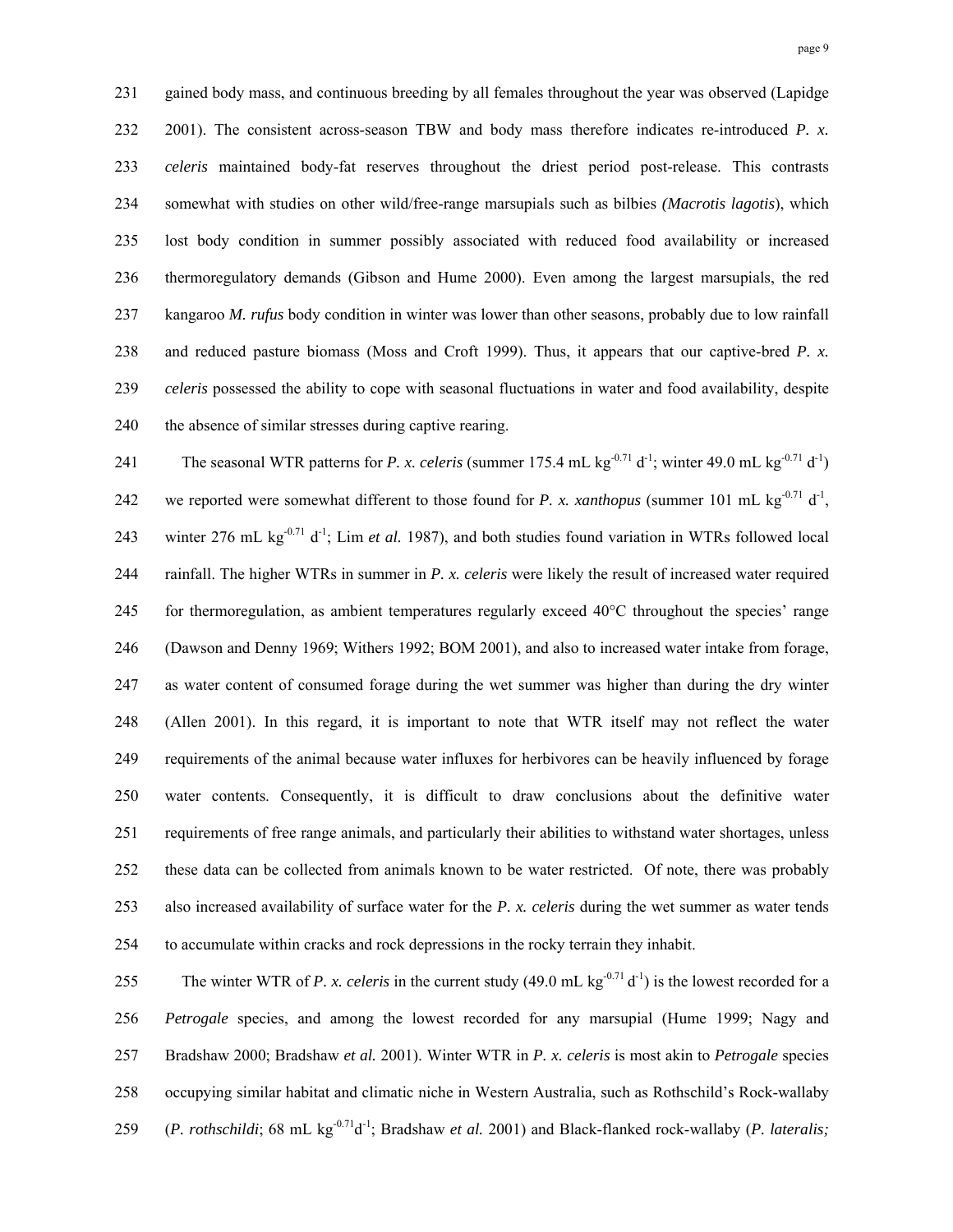260 77 mL kg<sup>-0.71</sup> d<sup>-1</sup>; Nagy and Bradshaw 2001) during a dry spring. Of note, our data for the winter WTR 261 in *P. x. celeris* was considerably lower than that reported for *P. x. xanthopus* in winter (276 mL kg<sup>-0.71</sup>) 262 d<sup>-1</sup>; Lim *et al.* 1987). Similarly low WTRs to those of P. x. celeris (this study) have been reported for 263 dehydrated captive Spectacled Hare-wallaby (*L. conspicillatus*;51 mL kg<sup>-0.71</sup> d<sup>-1</sup>; Bakker and Bradshaw 264 1983), and non-dehydrated wild Spectacled Hare-wallaby(30.1 mL kg<sup>-0.71</sup> d<sup>-1</sup>; Bradshaw *et al.* 2001), 265 and for free-ranging Brush-tailed Bettong (*Bettongia penicillata*; 57 mL kg<sup>-0.71</sup> d<sup>-1</sup>; Green 1989) and 266 Quokka (*Setonix brachyurus* 57 mL kg<sup>-0.71</sup> d<sup>-1</sup>; Nagy *et al.* 1990a). This finding suggests that water 267 demands for macropods are more closely related to habitat than to phylogeny (see also Withers et al. 268 2006). For example, low WTR in *Petrogale* species are likely the result of animals sheltering by day 269 in rocky outcrops and minimising exposure to climatic variations, thus reducing evaporative cooling. 270 *Petrogale xanthopus* has also been reported to decrease faecal water loss and increase urine 271 concentration during dry periods (Lim *et al.* 1987).

272 Generally, WTR and FMR in reproductive female marsupials are related to age of pouch young and 273 thus lactational demands (Green 1989, 1997; Munks 1990; Hume 1999). We found no significant 274 difference in allometrically-adjusted WTR or FMR between males and lactating females in either 275 season (Table 1). Comparison with non-lactating females was not possible as all females carried pouch 276 young. However, we found that both WTR and FMR were independent of joey age in lactating 277 females. These findings suggest no significant water or energy demands of lactation on *P. x. celeris*, 278 and differ from that reported by Kennedy and Heinsohn (1974), who demonstrated a 17% higher WTR 279 in lactating compared with non-lactating unadorned rock-wallaby (*P. inornata).* Nevertheless, other 280 studies have reported little or no significant increase in WTR during lactation for other macropodoid 281 marsupials, including rufous bettong (*A. rufescens*; Wallis and Green 1992), brush-tailed bettong and 282 tammar wallaby(Green 1997). Green (1997) suggested that this may be due to the macropods usually 283 supporting only a single, small pouch young, and thus rates of milk production are low when 284 compared to eutherians mammals, even during mid-pouch life. However, total investment in 285 reproduction by eutherians and marsupials is similar by late lactation (Tyndale-Biscoe 2005).

286 The FMR of our captive-bred and released *P. x. celeris* was not significantly different between 287 summer and winter, and averaged 593  $\pm$  229 kJ kg<sup>-0.58</sup> d<sup>-1</sup>. The tendency for a higher winter- (607  $\pm$ 288 194 kJ kg<sup>-0.58</sup> d<sup>-1</sup>) than summer-FMR (576  $\pm$  248 kJ kg<sup>-0.58</sup> d<sup>-1</sup>) was likely a result of higher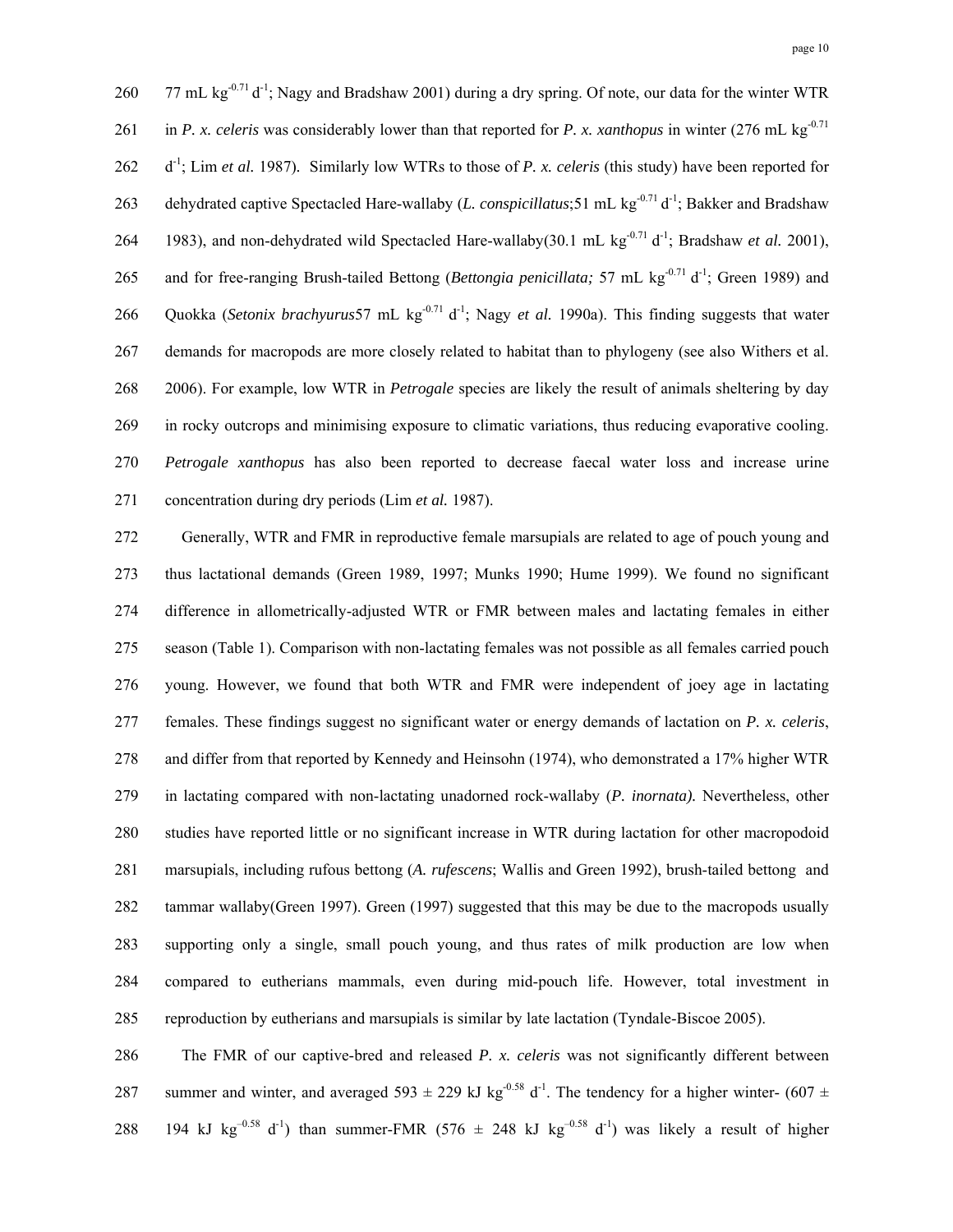289 thermoregulatory demands resulting from night-time temperatures near freezing, and to an increase in 290 foraging activity during the dry winter. A similar finding was reported for rufus bettong (*A. rufescens*; 291 Wallis and Green 1992). Green (1989) reported a comparable FMR (622 kJ kg<sup>-0.58</sup> d<sup>-1</sup>) for one 292 specimen of *P. x. xanthopus*. FMR of *P. xanthopus* spp. (Green 1989; this study) is considerably 293 higher than similarly sized macropods from more mesic environments (e.g. 488 kJ kg $^{-0.58}$  d<sup>-1</sup> for 294 tammar wallaby, *M. eugenii*, and 578 kJ kg<sup>-0.58</sup> d<sup>-1</sup> for Tasmanian pademelon (*Thylogale. billardieri*; 295 Nagy and Bradshaw 2000), and that of the smaller black-flanked rock wallaby (*P. lateralis*) during the 296 dry season (386 kJ kg<sup>-0.58</sup> d<sup>-1</sup>; Nagy and Bradshaw 2000). This finding is inconsistent with Nagy and 297 Bradshaw (2000), who reported FMRs of arid-zone marsupials to be 35% less than those of non-arid-298 zone marsupials. However, it is important to recognise that the animals in this study were not wild, 299 and we have no way of knowing how captive-rearing may have impacted their basic physiology. As 300 far as we are aware, there are no data available for the FMR (or WTR) of wild *P. x. celeris*, making it 301 difficult to determine whether our animals are representative of the species generally, or whether other 302 factors are involved. Interestingly, the generally higher FMR of *P. xanthopus* and *P. x. celeris* 303 compared with similar-sized plains-dwelling macropods, or marsupials generally, may be associated 304 with their habitat. For example, *P. xanthopus* spp. may use more energy to transverse complex rocky 305 terrains, but the costs of locomotion for this species are unknown. It is also worth noting that the 306 FMRs of black-flanked rock wallaby (*P. lateralis*), which inhabit similar rocky terrains, are not 307 especially high compared with marsupials generally.

308 Three *P. x. celeris* deaths were recorded throughout 2000 (animal F36 in February, F15 in April and 309 F27 in November), after the DLW measurement periods, and all from suspected fox (*Vulpes vulpes*) 310 attacks. All deceased females were carrying pouch young at the time of death, and all died during 311 months with recorded rainfalls (Lapidge 2001). Of note, all females known or suspected to be killed 312 by foxes (n=5) were killed during months of high rainfall and were found on the plain (Lapidge and 313 Henshall 2001). However, no rain fell in the months two males died and their remains were found on 314 the hill. Greater foraging for free water by females than males may explain the slight female bias in 315 fox predation and why remains of each sex were found in different locations. Whether additional water 316 was required for lactation could not be statistically proven, and fresh-matter food intakes or 317 requirements are difficult to predict as differences in digestibility between males and females are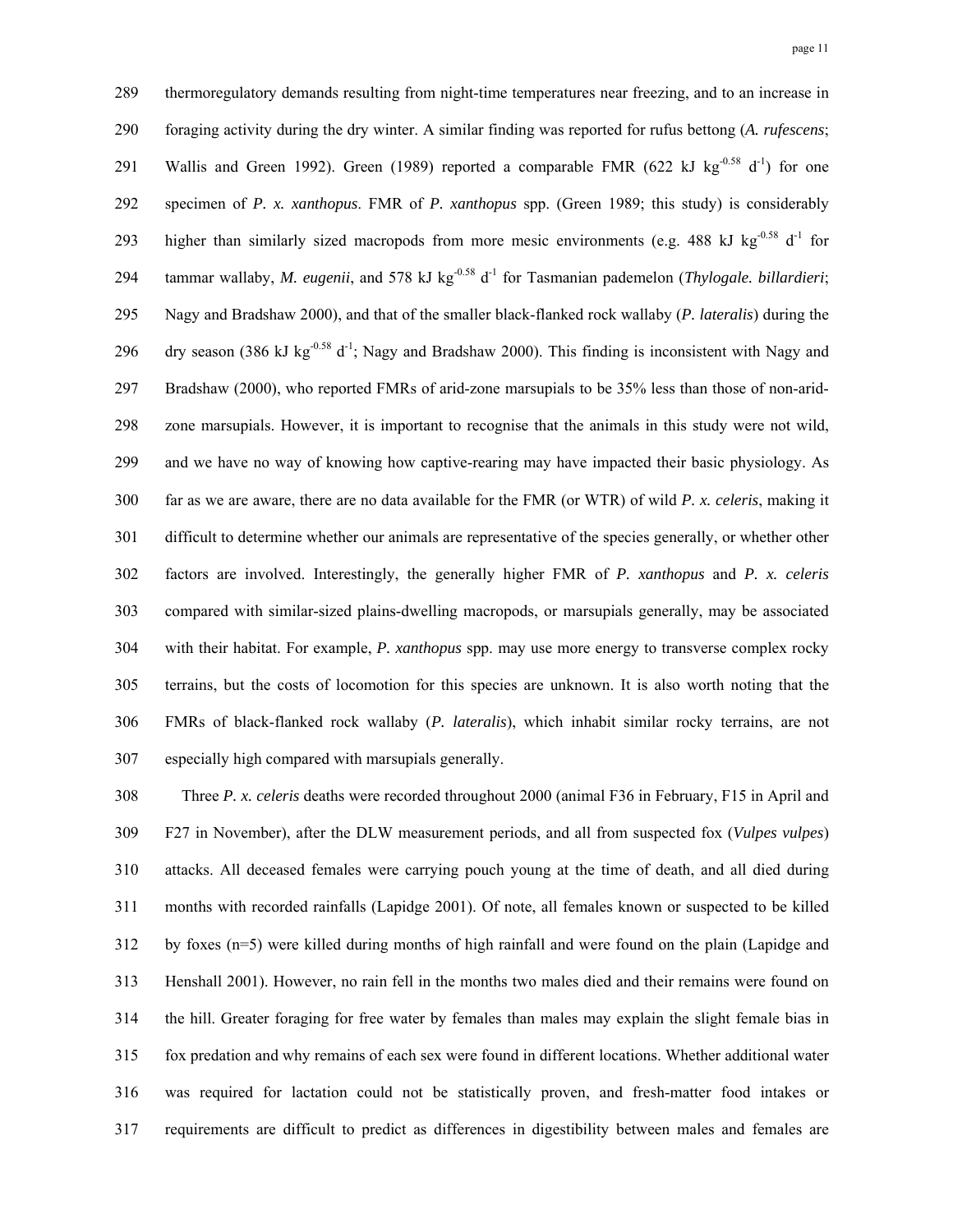318 uncertain. Nonetheless, our data indicate that re-introduced captive-bred *P. x. celeris* were able to 319 survive without free water within two-years of release from captivity, if not sooner. *P. lateralis* has 320 also been reported to obtain nearly all their water from their diet during drought conditions and not 321 travel to free water, though available nearby (Nagy and Bradshaw 2000).

322

#### 323 **Conclusion**

324 Results from this study indicate that there may be a difference in free water usage between *P. x. celeris*  325 and *P. x. xanthopus.* For example, our re-introduced *P. x. celeris* at Lambert Station, Queensland, did 326 not travel 500 m (Site 2) to free water, where as *P. x. xanthopus* under similar rainfall conditions at 327 Middle Gorge, South Australia, travelled up to 2 km to access water (Lim 1987; Lim *et al.* 1987). 328 Furthermore, the high incidence of rainfall in summer throughout the range of *P. x. celeris*, when 329 animals are more likely to require water for thermoregulation, would reduce this sub-species' need to 330 travel to free water. Such differences in rainfall patterns throughout the range of *P. x. celeris* than *P. x.*  331 *xanthopus* may explain why extant *P. x. celeris* colonies do not necessarily occur near free water. 332 Nonetheless, the possibility that re-introduced *P. x. celeris* may need to travel to free water during 333 droughts cannot be ruled out. Overall, further studies on the interactions of diet and water use, and 334 differences between males and lactating versus non-lactating females would be useful. More 335 importantly, further research on wild-type animals is necessary to determine whether captive-rearing 336 has any impact on individual FMRs or WTRs. Such studies on vulnerable or endangered animals 337 would likely face resistance because of the need to capture and re-capture of animals, but without that 338 information it is not possible to fully appreciate how captive rearing might influence the basic 339 physiology of species.

340

# 341 **Acknowledgments**

342 The authors thank the Bredhauer family of Lambert Pastoral Station and the Atkinson family of 343 Lisburne Pastoral Station for the use of their property, David Blyde and Western Plains Zoo for the 344 loan of pet-paks used during the sampling, Warren Müller for statistical advice and the volunteers that 345 assisted with field sampling. This study is part of the Yellow-footed Rock-wallaby Reintroduction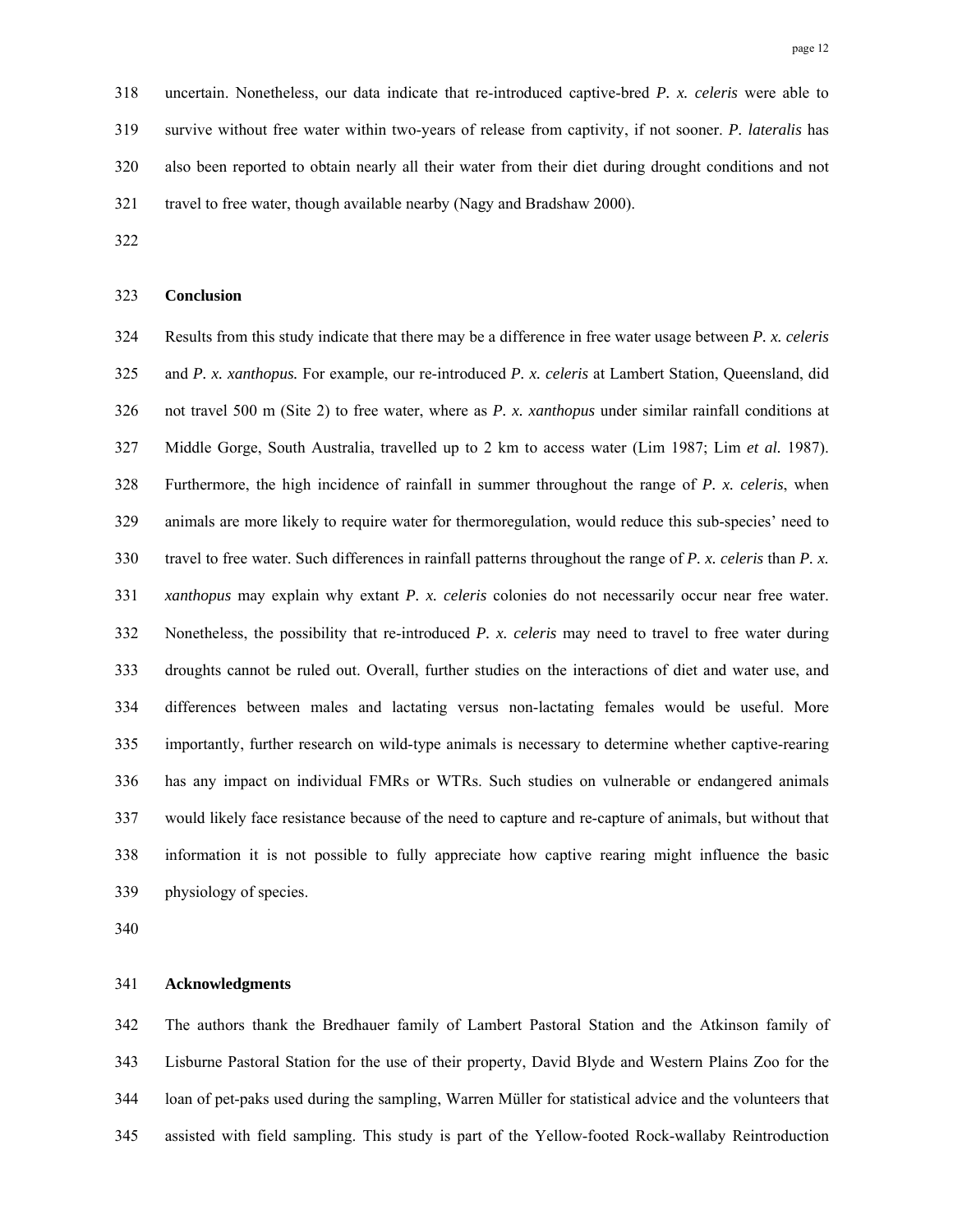346 project, which is financially and logistically supported by I.D. Hume, the Queensland Environmental 347 Protection Agency, the Royal Zoological Society of South Australia, NRG Flinders, the Nature 348 Conservation Foundation of South Australia, the Zoological Parks Board of New South Wales, and 349 Australian Geographic. The authors also thank two anonymous reviewers for their comments and 350 contribution to improving the manuscript. This study was undertaken with the approval of the Animal 351 Ethics Committee of the University of Sydney (L04/4-98/3/2749) and Queensland Environmental 352 Protection Agency (W0/002083/98/SAA).

353

## 354 **References**

- 355 Allen, C.B. (2001). Analysis of dietary overlap between three sympatric herbivores in semi-arid west
- 356 Queensland. Ph.D. Thesis, University of Sydney, Australia.
- 357 Bakker, H.R. and Bradshaw, S.D. (1983). Renal function in the Spectacled Hare-wallaby, *Lagorchestes*
- 358 *conspicillatus*: Effects of dehydration and protein deficiency. *Australian Journal of Zoology* **31**: 101-108.
- 359 Bakker, H.R. and Main, A.R. (1980). Condition, body composition and total body water estimation in the
- 360 quokka, *Setonix brachyurus* (Macropodidae). *Australian Journal of Zoology* **28**: 395-406.
- 361 Blaney, C.E., Dawson, T.J., McCarron, H.C.K., Buffenstein, R. and Krockenberger, A.K. (2000). Water
- 362 metabolism and renal function and structure in Eastern Grey Kangaroos (*Macropus giganteus*): responses to
- 363 water deprivation. *Australian Journal of Zoology* **48**: 335-345.
- 364 Bradshaw, S.D., Morris, K.D., and Bradshaw, F.J. (2001). Water and electrolyte homeostasis and kidney
- 365 function of desert-dwelling marsupial wallabies in Western Australia. *Journal of Comparative Physiology B* 366 **171**: 23-32.
- 367 Bureau of Meteorology (2001). Climate averages: tables of averages for specific locations.

368 (http://www.bom.gov.au/climate/averages). Bureau of Meteorology, Australia.

- Carlson, G.P. (1997). Fluid, electrolyte, and acid-base balance. In *Clinical Biochemistry of domestic animals, 5th* 369
- 370 *Ed*: Kaneko, J.J., Harvey, J.W. and Bruss, M.L. (Editors). Academic Press, USA. pp 485-516.
- 371 Catt, D.C. (1981). Growth and condition of Bennetts wallaby (*Macropus rufogriseus fruticus*) in South
- 372 Canterbury, New Zealand. *New Zealand Journal of Zoology* **8**: 295-300.
- 373 Cooper, C.E., Withers, P.C. and Bradshaw, D. (2003) Field metabolic rate and water turnover of the numbat
- 374 (*Myrmecobius fasciatus*). *Journal of Comparative Physiology B.* **173**: 687-693.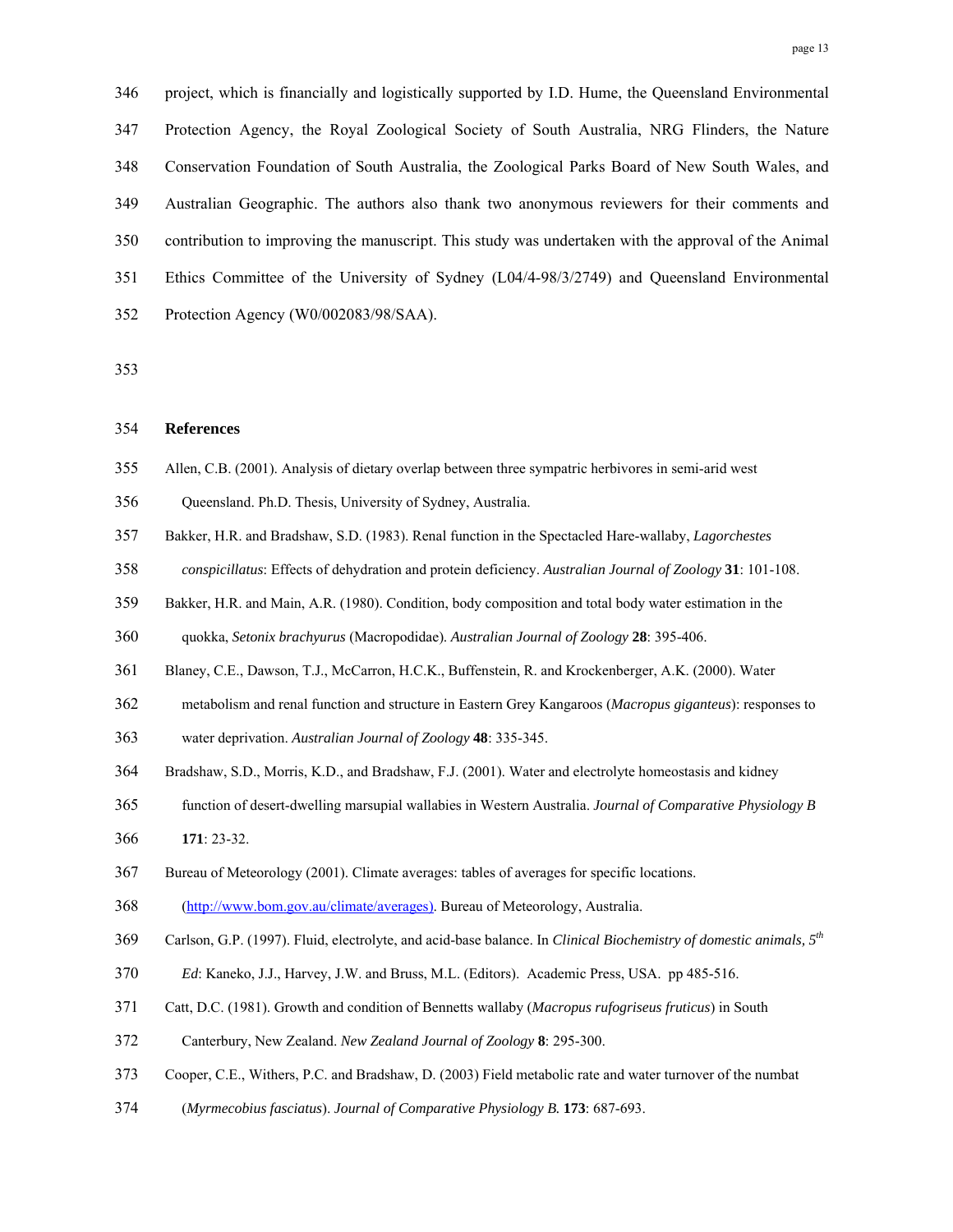- 375 Copley, P., Ellis, M. and van Weenen, J. (2008). *Petrogale xanthopus*. In: IUCN 2011. IUCN Red List of
- 376 Threatened Species. Version 2011.1. <www.iucnredlist.org>. Downloaded on **22 June 2011**.
- 377 Copley, P.B. and Robinson, A.C. (1983). Studies on the yellow-footed rock-wallaby, *Petrogale xanthopus* Gray
- 378 (Marsupialia: Macropodidae) II. Diet. *Australian Wildlife Research* **10**: 63-76.
- 379 Dawson, T.J. and Denny, M.J.S. (1969). Seasonal variation in the plasma and urine electrolyte concentration of
- 380 the arid zone kangaroos *Megaleia rufa* and *Macropus robustus*. *Australian Journal of Zoology* **17**: 777-784.
- 381 Dawson, T.J. and Ellis, B.A. (1979). Comparison of the diets of yellow-footed rock-wallabies and sympatric
- 382 herbivores in western New South Wales. *Australian Wildlife Research* **6**: 245-54.
- 383 Dawson, T.J., Denny, M.J.S., Russell, E.M. and Ellis, B.A. (1975). Water usage and diet preferences of free
- 384 ranging kangaroos, sheep and feral goats in the Australian arid zone during summer. *Journal of Zoology*
- 385 *(London)* **177**: 1-23.
- 386 Dellow, D.W. and Hume, I.D. (1982). Studies on the nutrition of macropodine marsupials. IV. Digestion in the
- 387 stomach and the intestine of *Macropus giganteus*, *Thylogale thetis* and *Macropus eugenii. Australian Journal*
- 388 *of Zoology* **30**: 767-777.
- 389 GenStat for Windows (2003). Seventh Edition, VSN International Ltd, UK.
- 390 Gibson, L.A. (1999). Nutritional ecology of the Greater Bilby, *Macrotis lagotis*, in far south-western
- 391 Queensland. PhD Thesis, University of Sydney, Australia.
- 392 Gibson, L.A. and Hume, I.D. (2000). Seasonal field energetics and water influx rates of the Greater Bilby
- 393 (*Macrotis lagotis*). *Australian Journal of Zoology* **48**: 225-239.
- 394 Green, B. (1989). Water and energy turnover in free-living macropodoids. In *Kangaroos, Wallabies and Rat*
- 395 *Kangaroos*: 223-229. Grigg, G., Hume, I. and Jarman, P. (Eds.). Surrey Beatty and Sons, New South Wales,
- 396 Australia.
- 397 Green, B. (1997). Field energetics and water fluxes in marsupials. In *Marsupial Biology: Recent research, new*
- 398 *perspectives*: pp 143-162. Saunders, N.R. and Hinds, L.A. (Eds.). University of New South Wales Press:
- 399 Sydney.
- 400 Holleman, D.F and Dieterich, R.A. (1973). Body water content and turnover in several species of rodents as
- 401 evaluated by the tritiated water method. *Journal of Mammalogy* **54**: 456-465.
- 402 Hume, I.D. (1999). *Marsupial nutrition*. Cambridge University Press, UK.
- 403 IUCN (1998). *Guidelines for Re-introductions*. Prepared by the IUCN/SSC Re-introduction Specialist Group.
- 404 IUCN, Gland, Switzerland and Cambridge, U.K. 10pp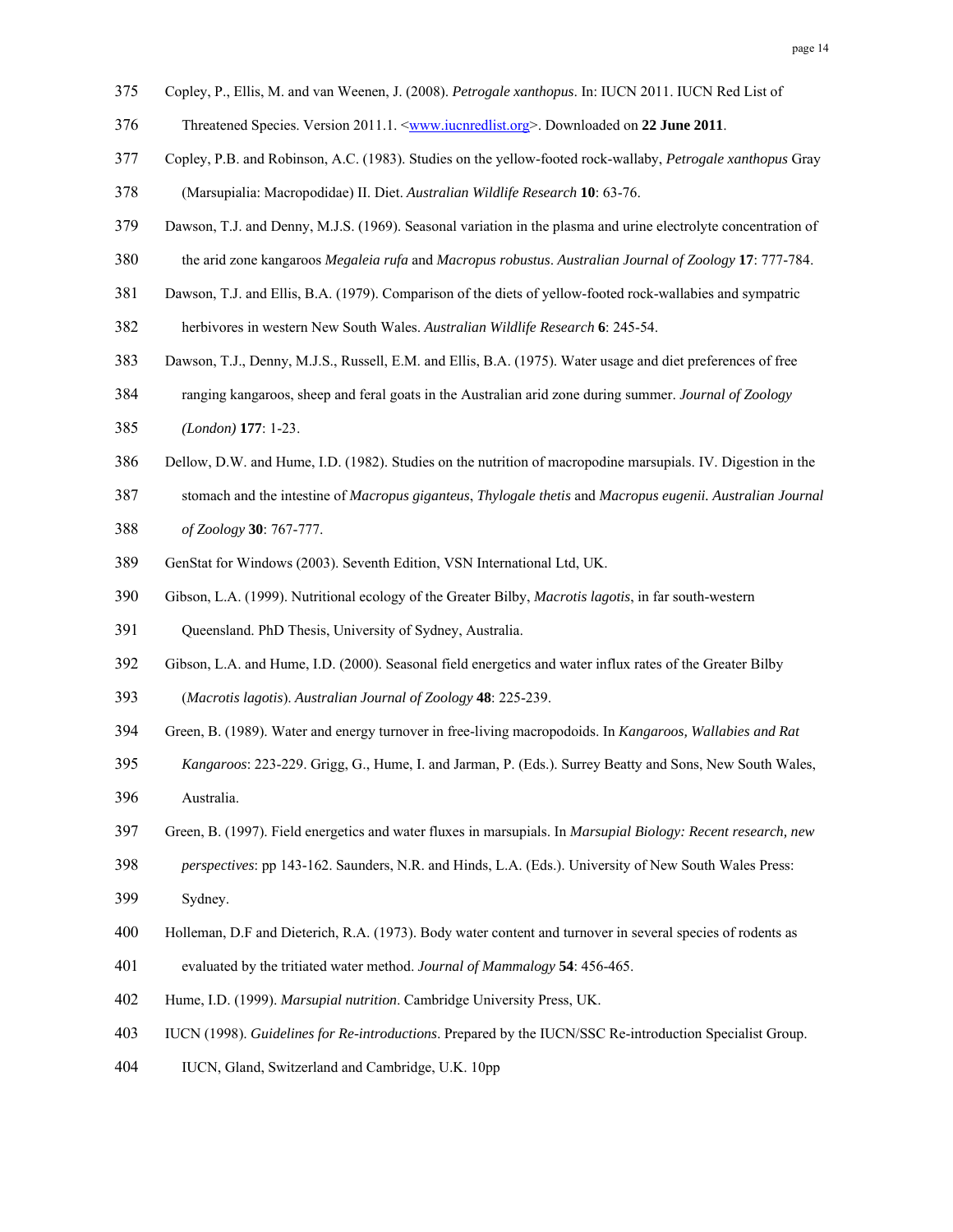- 405 Kennedy, P.M. and Heinsohn, G.E. (1974). Water metabolism of two marsupials- the brush-tailed possum,
- 406 *Trichosurus vulpecula* and the rock-wallaby, *Petrogale inornata* in the wild. *Comparative Biochemistry and*
- 407 *Physiology A* **47**: 829-834.
- 408 Kleiman, D.G. (1989). Reintroductions of captive mammals for conservation: guidelines for reintroducing 409 endangered species into the wild. *BioScience* **39**: 152-161.
- 410 Kleiman, D.G., Stanley Price, M.R., Beck, B.B. (1994). Criteria for reintroductions. In *Creative conservation:*
- 411 *Interactive management of wild and captive animals*: 287-303. Onley, P.J.S., Mace, G.M. and Feistner,
- 412 A.T.C. (Eds). London: Chapman and Hall.
- 413 Lapidge, S.J. (2000). Dietary adaptation of reintroduced yellow-footed rock-wallabies, *Petrogale xanthopus*
- 414 *xanthopus* (Marsupialia: Macropodidae), in the northern Flinders Ranges, South Australia. *Wildlife Research* 415 **27**: 195-201.
- 416 Lapidge, S.J. (2001). Reintroduction biology of Yellow-footed Rock-wallabies (*Petrogale xanthopus celeris* and

417 *P. x. xanthopus*). Ph.D. thesis, University of Sydney, Australia.

- 418 Lapidge, S.J. and Henshall, S. (2001). Diet of foxes and cats, with evidence of predation on yellow-footed rock-
- 419 wallabies (*Petrogale xanthopus celeris*) by foxes, in southwestern Queensland. *Australian Mammalogy* **23**:
- 420 47-51.
- 421 Lifson, N. and McClintock, R. (1966). Theory of use of the turnover rates of body water for measuring energy
- 422 and material balance. *Journal of Theoretical Biology* **12**: 46-74.
- 423 Lim, T.L. (1987). Ecology and management of the rare yellow-footed rock-wallaby *Petrogale xanthopus* Gray
- 424 (Macropodidae). Ph.D. thesis, Macquarie University, Australia.
- 425 Lim, T.L. and Giles, J.R. (1987). Studies on the yellow-footed rock-wallaby, *Petrogale xanthopus* Gray
- 426 (Marsupialia: Mocropodidae) III. Distribution and management in western New South Wales. *Australian*
- 427 *Wildlife Research* **14**: 147-161.
- 428 Lim, T.L., Robinson, A.C., Copley, P.B., Gordon, G., Canty, P.D. and Reimer, D. (1987). The Conservation and
- 429 Management of the Yellow-footed Rock-wallaby *Petrogale xanthopus* Gray, 1854. *Department of*
- 430 *Environment and Planning, South Australia, Special Publication* **4**: 1-94.
- 431 Moss, G.L. and Croft, D.B. (1999). Body condition of the red kangaroo (*Macropus rufus*) in arid Australia: The
- 432 effect of environmental condition, sex and reproduction. *Australian Journal of Ecology* **24**: 97-109.
- 433 Munks, S.A. (1990). Ecological energetics and reproduction in the Common Ringtail Possum, *Pseudocheirus*
- 434 *peregrinus.* Ph.D. Thesis, University of Tasmania, Australia.
- 435 Munks, S.A. and Green, B. (1995). Energy allocation for reproduction in a marsupial arboreal folivore, the
- 436 common ringtail possum (*Pseudocheirus peregrinus*). *Oecologia* **101**: 94-104.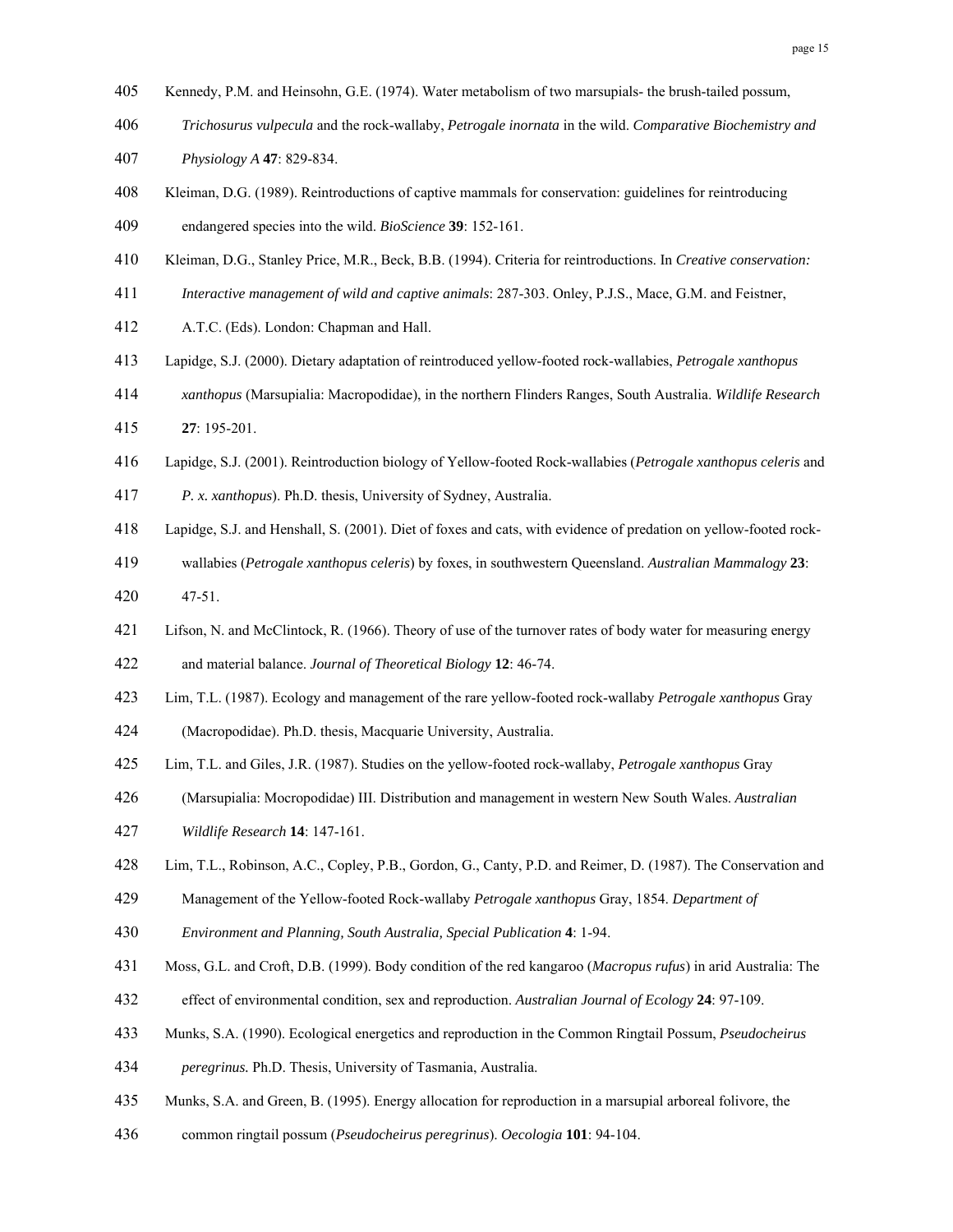- 437 Munn, A.J., Dawson, T.J., McLeod, S.R. Croft D.B., Thompson, M.B. and Dickman, C.R. (2009) Field
- 438 metabolic rate and water turnover of red kangaroos and sheep in an arid rangeland: an empirically derived
- 439 dry-sheep-equivalent for kangaroos. *Australian Journal of Zoology* **57**, 23–28
- 440 Murphy, K.J. (1985). Some aspects of the ecology, digestive physiology and nutrition of the Yellow-footed
- 441 Rock-wallaby, *P. xanthopus*. B. Nat. Res. Thesis, University of New England, New South Wales.
- 442 Nagy, K.A. (1980). CO2 production in animals: analysis of potential errors in the doubly labelled water method.
- 443 *American Journal of Physiology* **238**: R466-473.
- 444 Nagy, K.A. (1983). The doubly labelled water  $(^{3}HH^{18}O)$  method: a guide to its use. University of California, Los
- 445 Angeles, Publication No. 12-1417.
- 446 Nagy, K.A. (1987). Field metabolic rate and food requirement scaling in mammals and birds. *Ecological*
- 447 *Monographs* **57**: 111-128.
- 448 Nagy, K.A. (1989). Doubly-labelled water studies of vertebrate physiological ecology. In *Stable Isotopes in*
- 449 *Ecological Research*: pp 270-287. Rundel, P.W., Ehleringer, J.R. and Nagy, K.A. (Eds.). Springer-Verlag,
- 450 New York.
- 451 Nagy, K.A. (1992). The doubly-labelled water method in ecological energetics studies of terrestrial vertebrates.
- 452 *Bulletin of Society of Ecophysiologists, Supplement* **XVII**: 9-14.
- 453 Nagy, K.A. (1994). Seasonal water, energy and food use by free-living, arid-habitat mammals. *Australian*
- 454 *Journal of Zoology* **42**: 55-63.
- 455 Nagy, K.A. and Bradshaw, S.D. (2000). Scaling of energy and water fluxes in free-living arid-zone Australian 456 marsupials. *Journal of Mammalogy* **81**: 191-199.
- 457 Nagy, K.A. and Costa, D.P. (1980). Water flux in animals: analysis of potential errors in the tritiated water
- 458 method. *American Journal of Physiology* **238**: R454-465.
- 459 Nagy, K.A. and Peterson, C.C. (1988). Scaling of water flux rate in animals. University of California
- 460 Publications in Zoology No. 120.
- 461 Nagy, K.A., Bradley, A.J. and Morris, K.D. (1990a). Field metabolic rates, water fluxes and feeding rates of
- 462 Quokkas, *Setonix brachyurus*, and Tammars, *Macropus eugenii*, in Western Australia. *Australian Journal of*
- 463 *Zoology* **37**: 553-560.
- 464 Nagy, K.A., Girand, I.A., and Brown, T.K. (1999). Energetics of free-ranging mammals, reptiles, and birds.
- 465 *Annual Review of Nutrition* **19**: 247-277.
- 466 Nagy, K.A., Sanson, G.D. and Jacobsen, N.K. (1990b). Comparative field energetics of two macropod
- 467 marsupials and a ruminant. *Australian Wildlife Research* **17**: 591-199.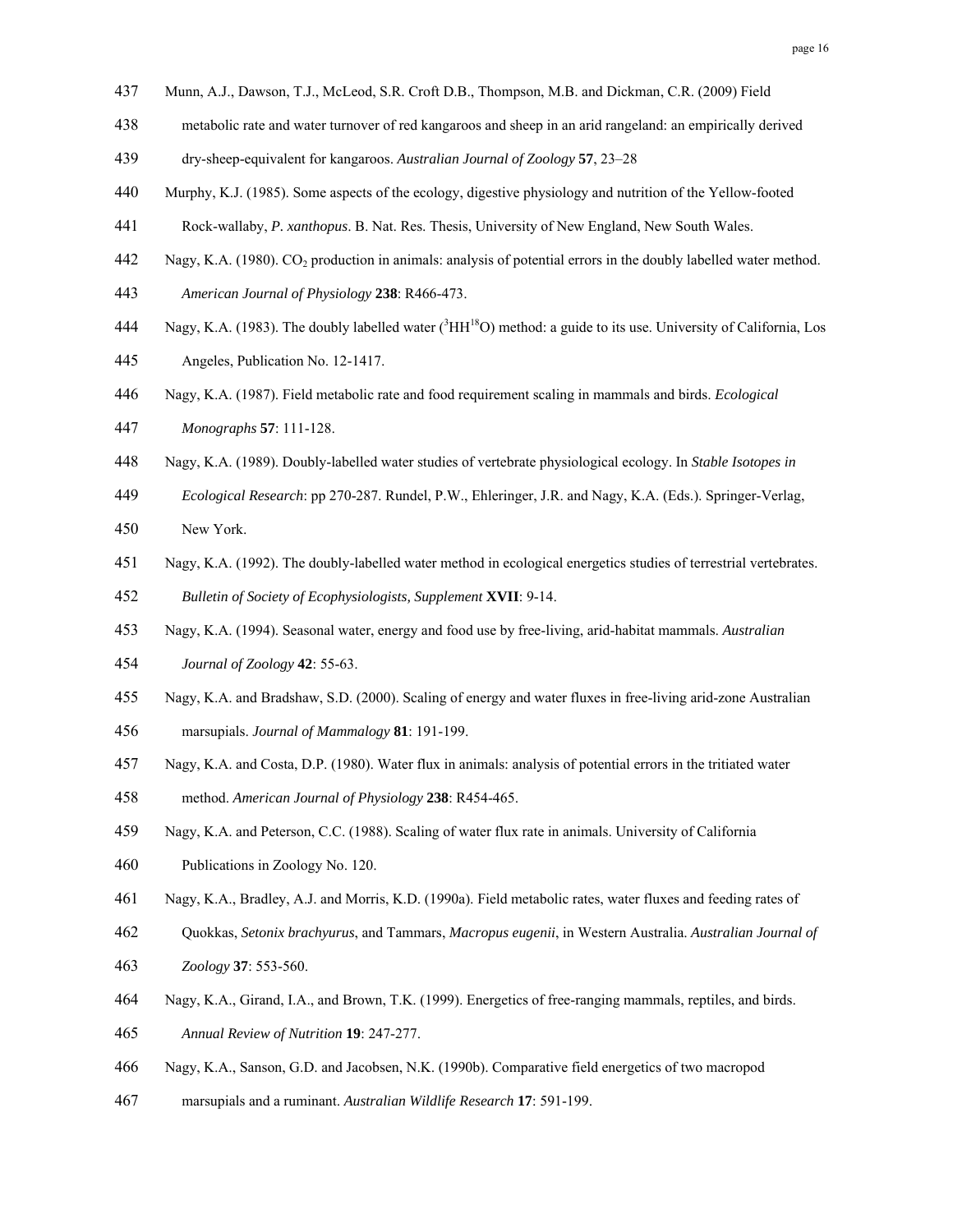- 468 Patterson, H.D. & Thompson, R. (1971). Recovery of inter-block information when block sizes are unequal.
- 469 *Biometrika* **58**: 545-554.
- 470 Perelodova, O.B., Sempéré, A.J., Soldatova, N.V., Dutov, V.U., Fisenko, G. and Flint, V.E. (1999). Przewalski's 471 horse- adaptation to semi-wild life in desert conditions. *Oryx* **33**: 47-58.
- 472 Reimer, A.B. and Hindell, M.A. (1996). Variation in body condition and diet of the Eastern Barred Bandicoot
- 473 (*Perameles gunnii*) during the breeding season. *Australian Mammalogy* **19**: 47-52.
- 474 Serena, M. (1994*). Reintroduction biology of Australian and New Zealand Fauna*. Surrey Beatty & Sons,
- 475 Chipping Norton.
- 476 Sharp, A. (1997). Insights into the dispersal patterns of yellow-footed rock-wallabies, *Petrogale xanthopus*.
- 477 *Australian Mammalogy* **19**: 229-238.
- 478 Short, J., Bradshaw, S.D., Giles, J., Prince, R.I.T., and Wilson, G.R. (1992). Reintroduction of macropods
- 479 (Marsupialia: macropodidae) in Australia- a review. *Biological Conservation* **62**: 189-204.
- 480 Speakman J.R. 1997. Doubly Labeled Water. Chapman & Hall, New York NY, USA
- 481 Speakman, J.R., Nagy, K.A., Masman, D., Mook, W.G., Poppitt, S.D., Strathearn, G.E. and Racey, P.A. (1990).
- 482 Interlaboratory comparison of different analytrical techniques for the determination of oxygen-18 abundance.
- 483 *Analytical Chemistry* **62**: 703-707.
- 484 Stanley Price, M.R. (1986). The reintroduction of the Arabian oryx, *Oryx leucoryx* into Oman. *International Zoo*
- 485 *Yearbook* **24/25**: 179-188.
- 486 Stanley Price, M.R. (1989). *Animal reintroductions: the Arabian oryx in Oman*. New York: Cambridge
- 487 University Press.
- 488 Strahan, R. (1995). *The Mammals of Australian*. Reed Books, Sydney.
- 489 Tyndale-Biscoe, H. (2005). *Life of marsupials*. CSIRO Publishing, Collingwood, Victoria, Australia
- 490 Wallis, I.R. and Green, B. (1992). Seasonal field energetics of the Rufous Rat-kangaroo *Aepyprymnus rufescens.*
- 491 *Australian Journal of Zoology* **40**: 279-290.
- 492 White, R.G., Hume, I.D. and Nolan, J.V. (1988). Energy expenditure and protein turnover in three species of
- 493 wallabies (Marsupialia: Macropodidae). *Journal of Comparative Physiology B* **158**: 237-246.
- 494 Withers, P.C. (1992). *Comparative Animal Physiology.* Saunders College Publishing, U.S.A.
- 495 Withers, P.C., Cooper, C.E. and Larcombe, A.N. (2006) Environmental correlates of physiological variables in
- 496 marsupials. *Physiological and Biochemical Zoology* **79**: 437-53
- 497 Zar, J.H. (1984). *Biostatistical analysis,* 2nd Ed. Prentice-Hall, New Jersey.